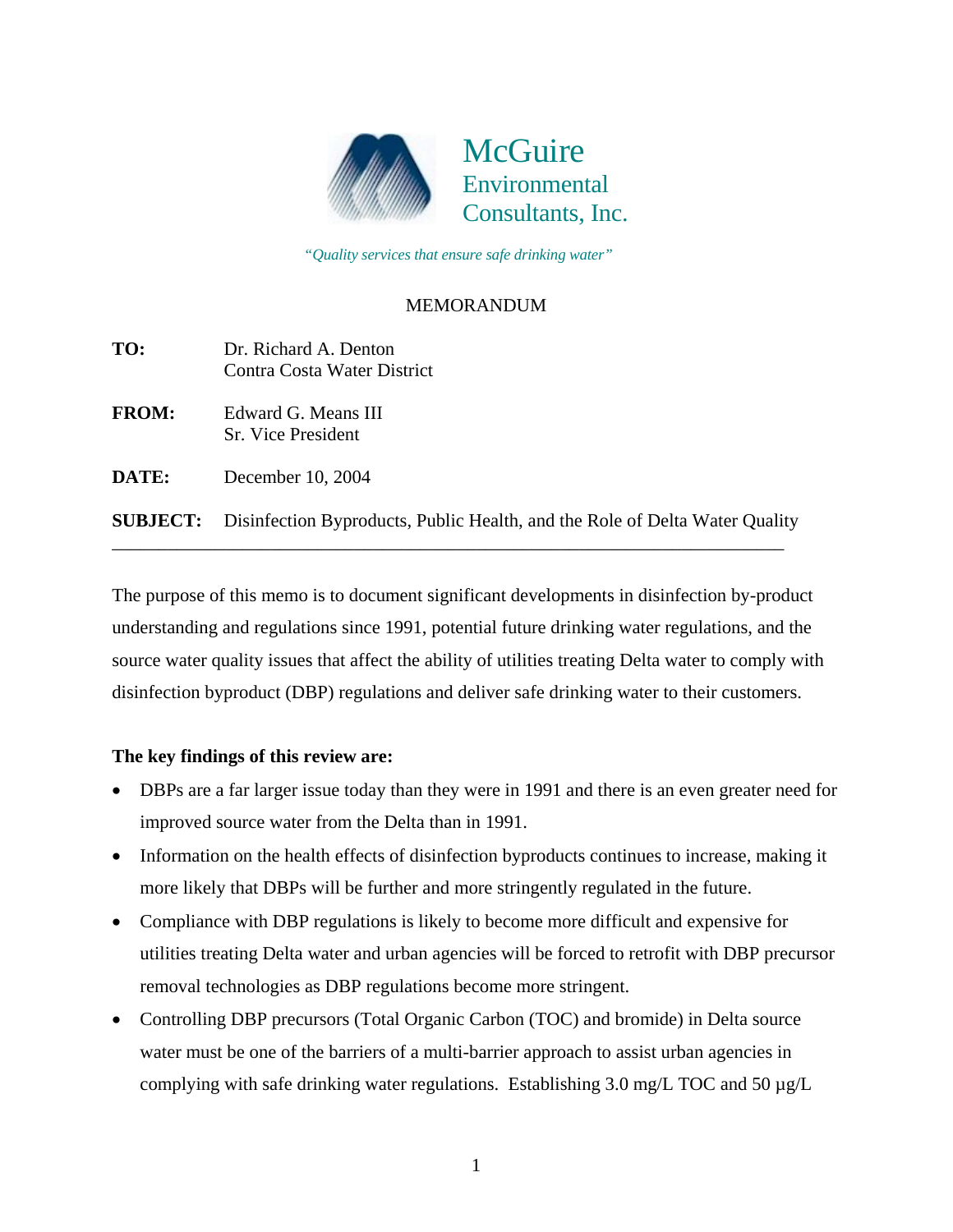bromide as a narrative goal strikes a sensible balance between drinking water quality needs and water quantity realities.

## *1. Background*

Water utilities treating surface water must disinfect the water to control microbial contaminants, such as *Cryptosporidium*, *Giardia*, and other waterborne disease-causing microbes. We now know that disinfectants produce certain by-products of the disinfection process (disinfection byproducts or DBPs) that are suspected human carcinogens or suspected causes of birth defects. DBPs are the reaction products of disinfectants like chlorine, ozone, chloramine<sup>[1](#page-1-0)</sup>, or chlorine dioxide with naturally occurring organic (humic and fulvic acids) and/or inorganic matter (bromide ion).

Utilities attempt to manage DBP formation by altering treatment or disinfection processes. However, competing treatment goals (i.e. achieving required disinfection and minimizing DBP formation) force utilities to carefully balance these goals to avoid non-compliance with drinking water regulations.

The two primary precursors to DBP formation in Delta water are total organic carbon (from natural sources and agriculture) and bromide (from seawater intrusion). Because the precursors to DBP formation can vary seasonally, so too can DBP formation in water treatment. U.S. Environmental Protection Agency's (USEPA's) Stage 1 Disinfectants/Disinfection By-Products Rule (D/DBPR) and the proposed Stage 2 D/DBPR, which will be discussed later, are intended to address the health effects of DBPs.

Chlorinated disinfection byproducts were first discovered in drinking water in 1974. Since then, toxicological studies have shown that several chlorinated DBPs (bromodichloromethane, bromoform, chloroform, dichloroacetic acid, and bromate) are carcinogenic. Other DBPs (chlorite, bromodichloromethane, and certain haloacetic acids) have been shown to adversely affect reproduction and development. Because DBPs are a concern to human health, the USEPA

 $\overline{a}$ 

<span id="page-1-0"></span><sup>&</sup>lt;sup>1</sup>Chloramine is a combination of chlorine and ammonia.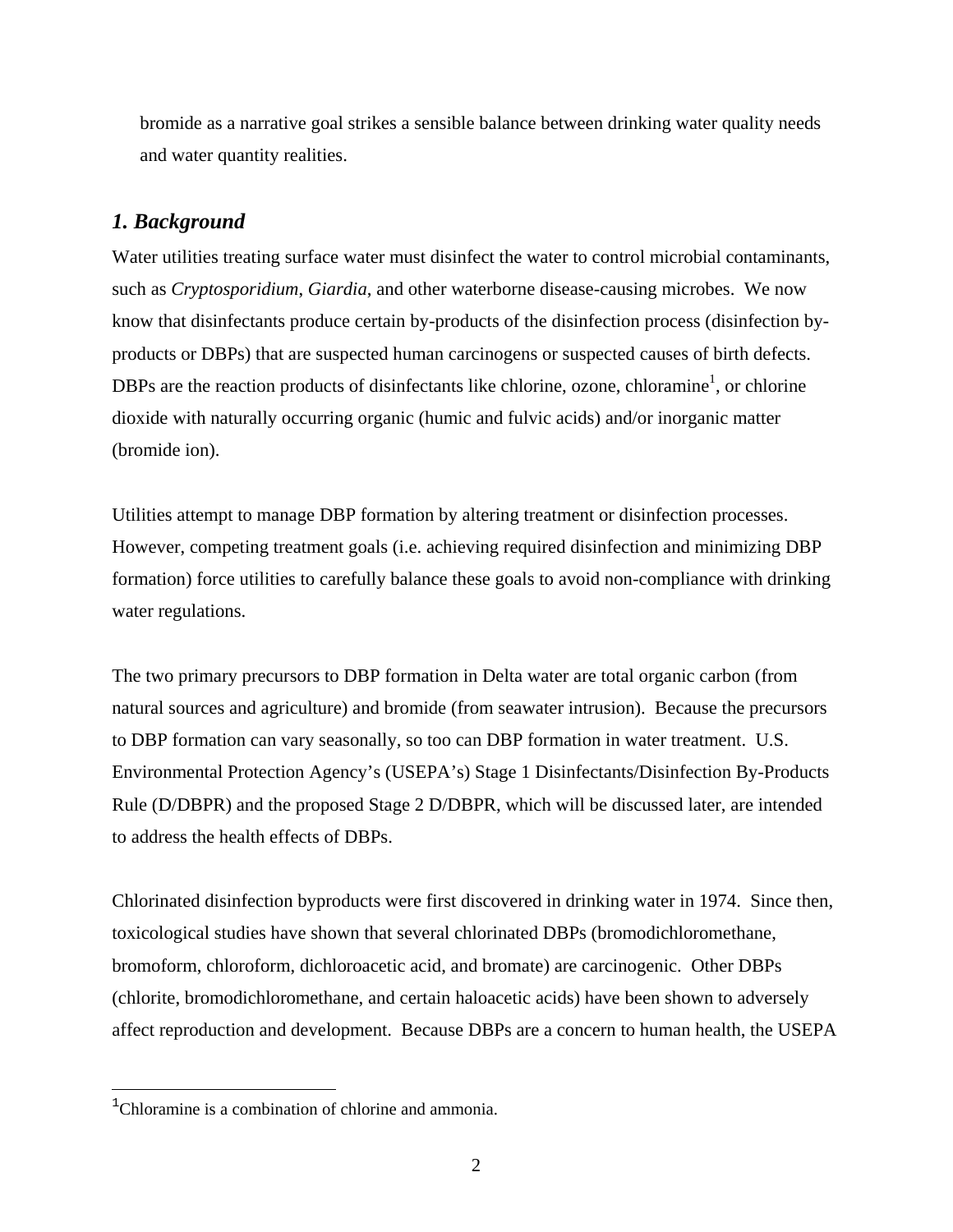currently regulates the following DBPs in drinking water under the 1998 Stage 1 Disinfectants/Disinfection Byproducts Rule:

- The sum of four Trihalomethanes (Total Trihalomethanes or TTHMs) which are formed during chlorination
- The sum of five Haloacetic Acids (HAA5) which are formed during chlorination,
- Bromate which is formed by the oxidation of bromide during ozonation, and
- Chlorite which is produced as an inorganic byproduct of chlorine dioxide application.

The relationships between DBP precursors, pathogens, disinfection and DBPs is summarized in Table 1.

| <b>DBP Precursors</b> |                  |               | <b>Precursor and</b>                  |               | <b>Disinfectants</b>  |   | <b>DBPs</b>    |
|-----------------------|------------------|---------------|---------------------------------------|---------------|-----------------------|---|----------------|
|                       | <b>Bromide</b>   |               | Pathogen                              |               | Chlorine<br>$\bullet$ |   | <b>TTHMs</b>   |
|                       | <b>TOC</b>       | $\rightarrow$ | <b>Removal</b>                        |               | Chloramine            | → | HAA5           |
|                       |                  |               | <b>Membranes</b>                      |               | Ozone<br>$\bullet$    |   | <b>Bromate</b> |
|                       |                  |               | Coagulation <sup>2</sup><br>$\bullet$ |               | Chlorine<br>٠         |   | Chlorite       |
|                       | <b>Pathogens</b> |               | Ozone                                 |               | Dioxide               |   |                |
|                       | Giardia          | $\rightarrow$ | MIEX <sup>3</sup>                     | $\rightarrow$ | <b>UV</b> Radiation   |   |                |
|                       | Cryptosporidium  |               |                                       |               |                       |   |                |

**Table 1: Formation of DBPs as a Result of Drinking Water Treatment** 

Note disinfectants can be applied in as many as three stages: (1) early in the process (as predisinfection), (2) as the primary disinfection step, and (3) as secondary or post-disinfection to maintain disinfection and prevent microbial growth in the distribution system

Nationwide, 90-95% of all drinking water sources have lower levels of bromide than the Delta. Where Delta water is pumped to drinking water treatment plants, TOC concentrations range from

 $\overline{a}$ 

<span id="page-2-0"></span> $2^2$  Coagulation is the process of adding chemicals to cause particles to adhere together so they are easier to remove in subsequent treatment steps.

<span id="page-2-1"></span><sup>3</sup> MIEX (**M**agnetic **I**on **Ex**change) resin is an anionic exchange resin capable of adsorbing dissolved organic carbon and other negatively charged particles and ions.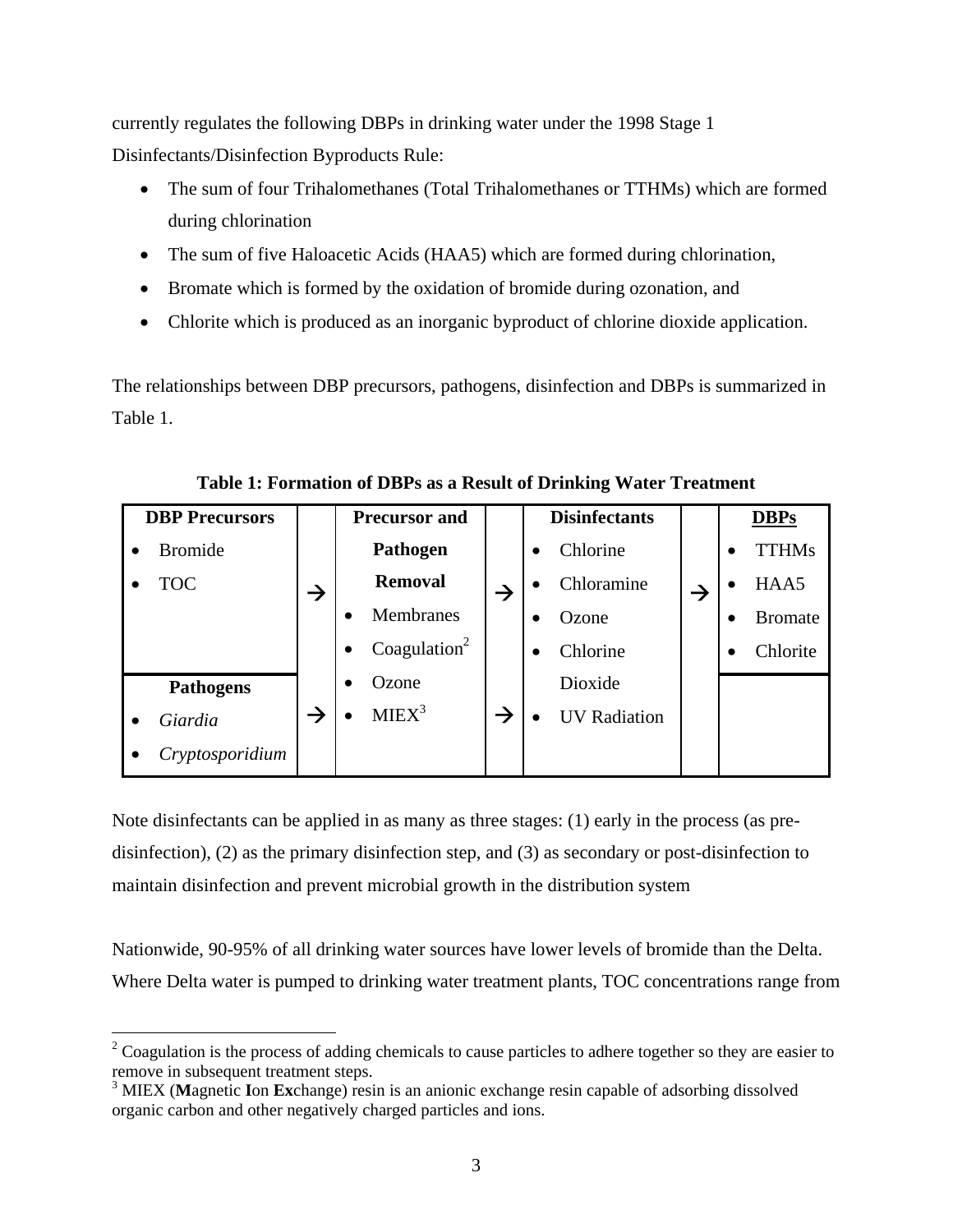$3-7$  mg/L and bromide concentrations range from 0.1-0.5 mg/L. Further, these concentrations exhibit fairly large swings seasonally. The agricultural drainage to the Delta contains high levels of humic substances, which have higher DBP formation potential than non-humic substances. Therefore, the high TOC, high reactivity, and resulting high disinfectant demand (because of the high TOC) combine together to increase the formation of DBPs in disinfected Delta water (Amy et al., 1998). As a result, DBP formation is a major concern for water utilities treating Delta water. TOC is being addressed by the Central Valley Regional Water Quality Control Board through the NPDES permitting process and development of the Central Valley Drinking Water Policy.

Controlling DBP precursors in the source water or improving treatment technologies are two ways to help protect the health of the 23.5 million Californians who rely on the Delta for drinking water. In anticipation of increasingly stringent DBP regulations, CALFED and the California Urban Water Agencies (CUWA) recently funded several studies and expert panel reviews focusing on DBP formation and control.

## *2. Delta Water Quality Objectives*

The 1978 Water Quality Control Plan for the San Francisco Bay/Sacramento-San Joaquin Delta Estuary established a water quality objective for chloride to protect municipal, industrial, and agricultural beneficial uses. In the 1987 Plan, the SWRCB set a maximum mean daily chloride<sup>[4](#page-3-0)</sup> concentration objective of 250 mg/L to protect municipal and industrial beneficial uses. This objective is based on the USEPA's secondary maximum contaminant level for chloride, which is set at 250 mg/L for aesthetic (taste) reasons. This does not address the public health risk from the formation of DBPs, suspected carcinogens, during drinking water treatment.

<span id="page-3-0"></span>In addition, the 1978 Plan required that a maximum mean daily concentration of 150 mg/L must be achieved on 240 days during wet years, 190 days during above normal years, 175 days during below normal years, 165 days during dry years, and 155 days during critical years to protect industrial beneficial uses (SWRCB and USEPA, 1995). This objective was based on the operational requirements for paper processing (SWRCB and EPA, 2004).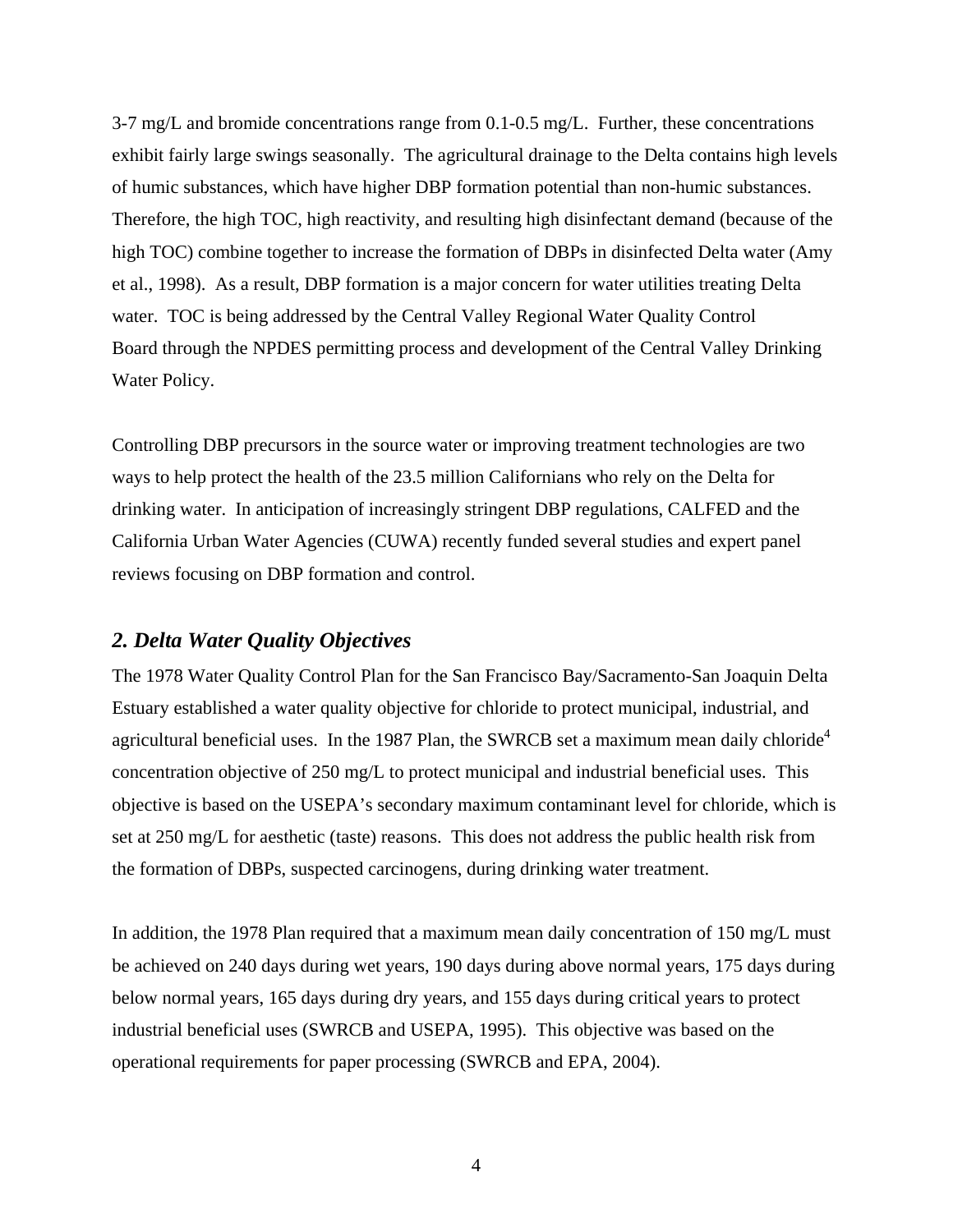Since bromide ion is present at concentrations about 0.003 times the concentration of chloride ions in seawater, the chloride objective does result in some control of bromide and therefore provide ancillary protection of human health by decreasing DBP precursors. However, the bromide concentration in water with 150 mg/l of chloride is well above that recommended by CALFED, so this ancillary protection is not sufficient protection of human health.

In the 1991 Water Quality Control Plan, the SWRCB reviewed potential objectives for disinfection byproducts, but concluded that technical information on disinfection byproducts at that time was not sufficient to set objectives. The 150 mg/L chloride objective was however maintained to provide some ancillary protection of municipal and industrial uses until such time as trihalomethane and other disinfection byproduct objectives are established. Due to concerns of DBPs in treated drinking water from the Delta, the State Board in the 1991 Water Quality Control Plan found that municipal water agencies should "strive to obtain bromide levels of 0.15 mg/l or less (about 50 mg/l chloride in the Delta)."

The CALFED drinking water quality program is aimed at providing safe, reliable, and affordable drinking water in a cost-effective way. In order to provide safe drinking water, the 2000 CALFED Bay-Delta Program Record of Decision established a target of 50 µg/L of bromide (equivalent to chloride levels of <20 mg/L) and 3.0 mg/L of total organic carbon (TOC) or an "equivalent level of public health protection using a cost-effective combination of alternative source waters, source control and treatment technologies." These standards were based upon the recommendations of a CUWA expert panel (Owen et al., 1998). The expert panel determined the water quality criteria for TOC and bromide in the Delta that would be needed to enable water utilities to comply with current and predicted future drinking water regulations for THMs and bromate.

Although CALFED (now the California Bay-Delta Authority) has set target bromide and TOC concentrations in the Delta, the SWRCB has yet to adopt specific water quality objectives for disinfection byproducts, their precursors, or pathogens. The current 1995 WQCP municipal and

 $\frac{1}{4}$ <sup>4</sup> Chloride is a major component of salinity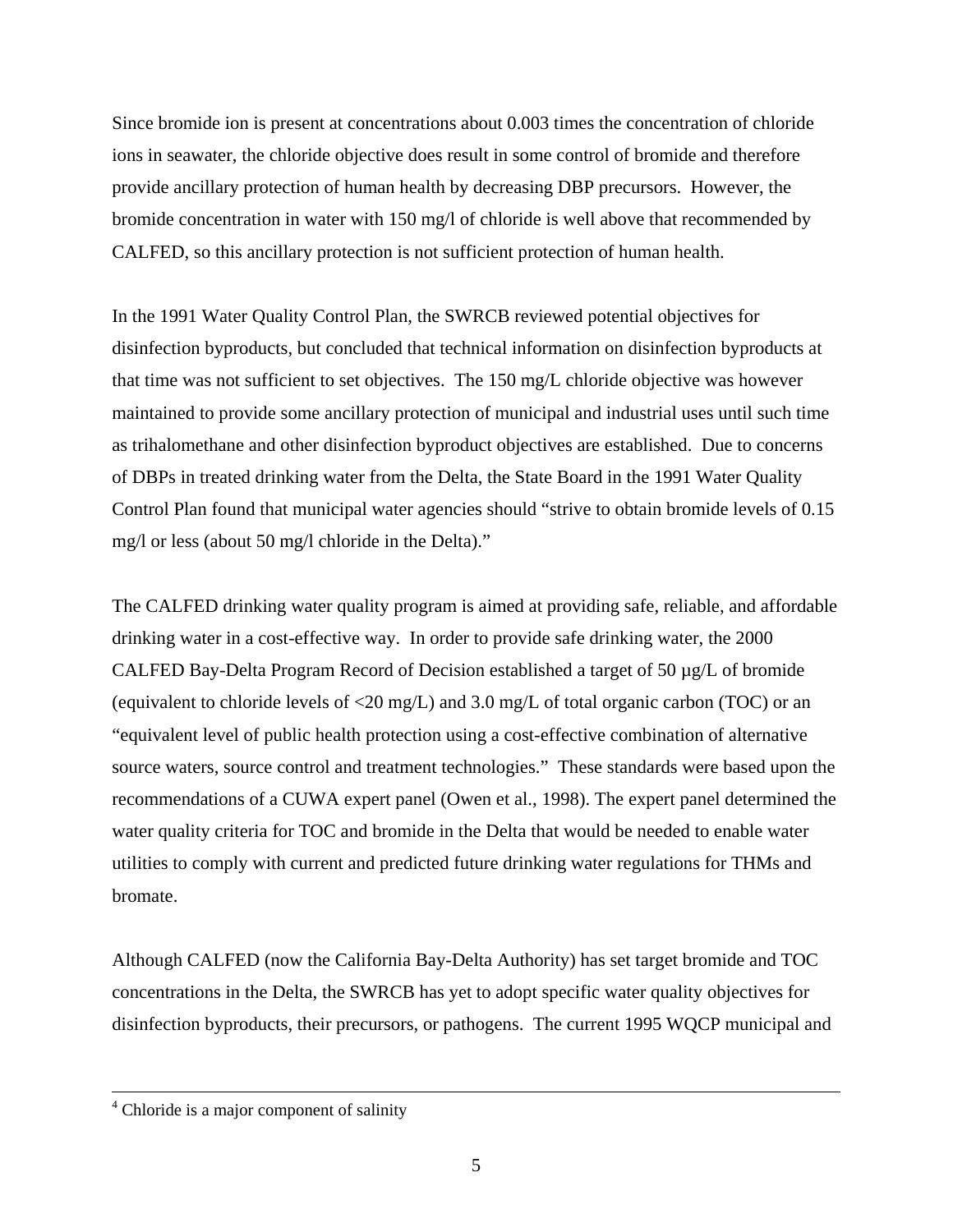industrial chloride objectives were not designed to and do not provide sufficient source water quality to protect human health.

## *3. CUWA Expert Panel*

An objective of the CALFED Bay-Delta Program is to continuously improve quality of water diverted from the Delta to meet drinking water needs. To accomplish this, CALFED must select a long-term solution that provides reasonably consistent quality source water that urban water providers can treat with reasonable cost to meet current and future federal and state health-based drinking water standards.

In 1998, CUWA employed the services of an expert panel (Owen et al.), to evaluate specific source water quality characteristics to permit diverted water from the San Francisco Bay/Sacramento-San Joaquin River Delta to be used for meeting potential public health related water quality standards under defined treatment conditions. The expert panel was charged with:

- 1. Developing potential future regulatory scenarios
- 2. Defining appropriate drinking water treatment process criteria for coagulation, ozonation, granular activated carbon and membrane treatment processes
- 3. Estimating source water quality diverted from the Delta that would allow users implementing the defined conventional treatment technologies to comply with the regulatory scenario

The expert panel developed two potential regulatory scenarios based on the then proposed Stage 1 of the Disinfectant/Disinfection By-Product Rule (D/DBPR), the Interim Enhanced Surface Water Treatment Rule, Stage 2 of the D/DBPR and the Long Term Enhanced Surface Water Treatment Rule. The expert panel concluded that various treatment processes could be considered to comply with the respective regulatory scenarios. Treatment processes included: the use of alum in the coagulation process, followed by a chlorine and/or chloramines residual; the use of specific ozone to TOC ratios followed by chloramines residuals; or the use of post-filter granular activated carbon adsorbers in combination with ozone, membrane filtration, and free chlorine. The expert panel concluded that to allow maximum flexibility and to enable urban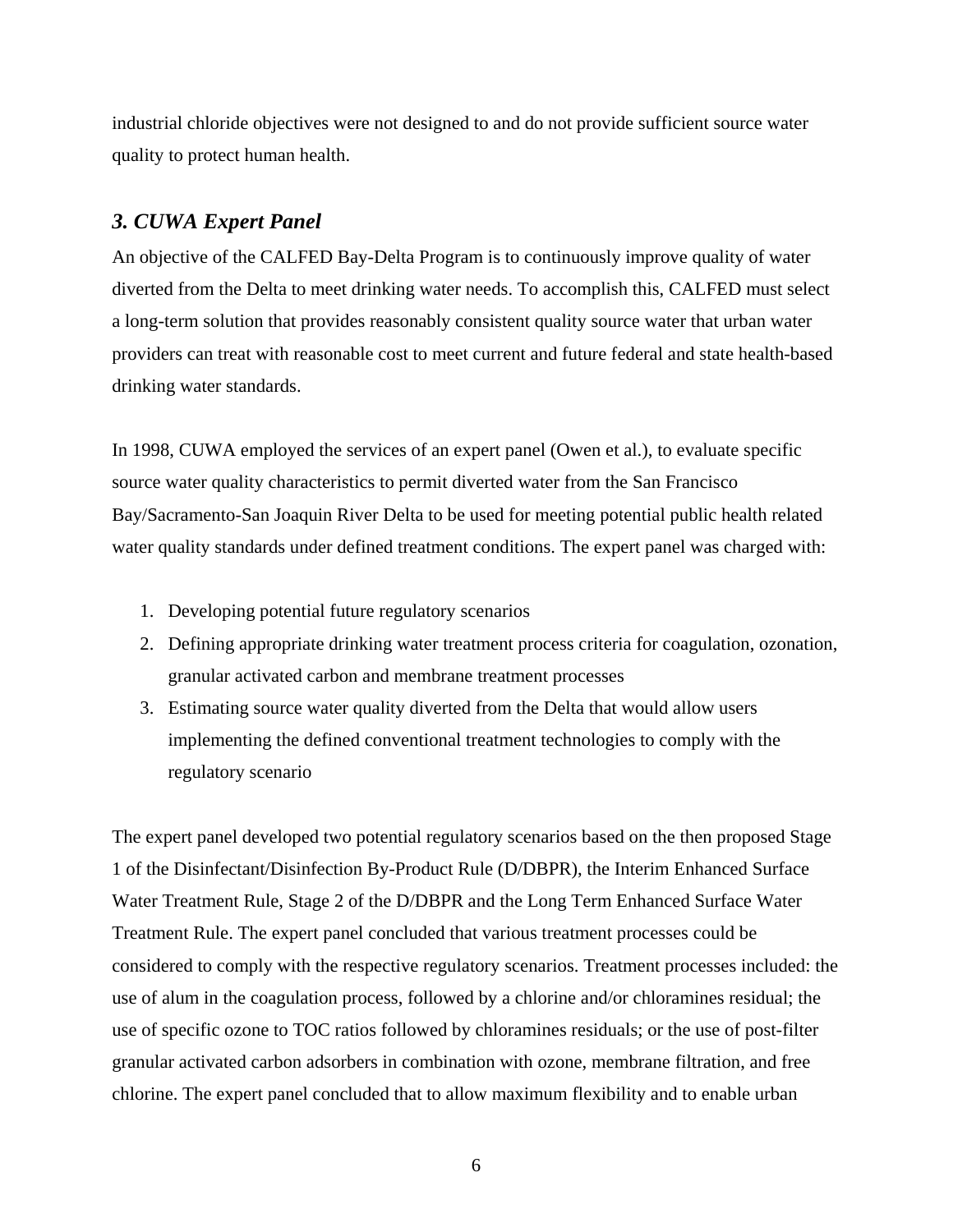water agencies to comply with the expected future regulations, a Delta water quality target for bromide concentrations of less than 50 µg/L and TOC concentrations less than 3.0 mg/L could be feasibly treated. Future treatment technology additions (e.g. granular activated carbon, ultraviolet disinfection, or membranes) may allow increased source water flexibility but were generally concluded as not affordable or feasible on the scale need for municipal treatment in California.

The CUWA expert panel's findings suggest that significantly better source water quality is needed in the Delta to fully protect public health, in the future, even with advances in treatment technologies.

Since that time, many utilities treating Delta supplies for drinking water have moved towards advanced water treatment technologies. Contra Costa Water District (CCWD) supplies treated water to the Diablo Water District (DWD), which serves customers in Oakley from the Randall-Bold Water Treatment Plant, jointly owned by CCWD and DWD. The Randall-Bold facility, completed in 1992, is a 40 MGD direct/deep-bed filtration plant and utilizes both pre- and postozonation. In 1999, CCWD completed upgrading its older 75 MGD Bollman Water Treatment Plant in Concord to include ozonation. The Metropolitan Water District of Southern California is retrofitting all five water treatment plants with ozone to help manage disinfection by-product formation. Inaction would have certainly brought non-compliance with the Stage 2 DBP Rule (USEPA expects to promulgate this rule in Summer 2005). Santa Clara Valley Water District is retrofitting plants with ozone as well. This is not fail-safe however, as ozone DBPs caused by bromide occurrence pose vexing challenges to these utilities and argue for minimizing bromide levels in State Project water.

CCWD and the USEPA have assembled an innovative partnership with the American Water Works Association Research Foundation (AwwaRF) and the Santa Clara Valley Water District, Alameda County Water District, Zone 7 Water District, the City of Napa, and Solano County Water Agency to study the effectiveness of advanced treatment technologies to increase disinfection potential and reduce DBP formation during treatment of Delta water. Total funding for the project is \$1,040,300, including \$715,300 from U.S. EPA and \$100,000 from AwwaRF.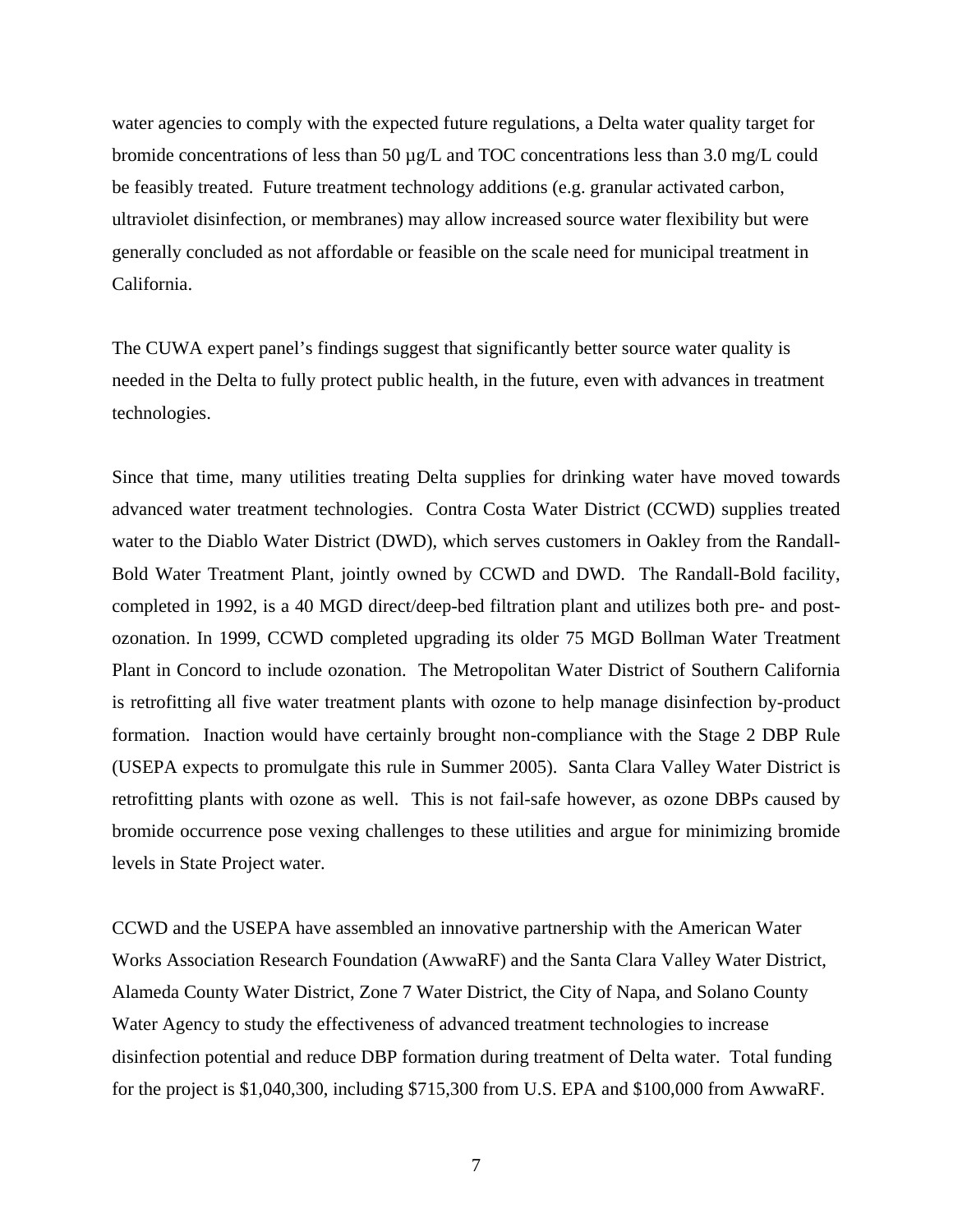Innovative technologies to be tested include the synergistic effects of using multiple disinfectants such as ozone, chlorine dioxide, chloramines, chlorine, potassium permanganate, and ultraviolet disinfection. Additionally, advanced filtration technologies such as membranes, MIEX resin, and granular activated carbon filters will be investigated.

## *4. CALFED Bromide Expert Panel*

In 1998, CALFED convened an expert panel (Amy et al.) to advise CALFED on the effects of bromide in water treatment and controlling bromide concentrations in the Delta. In their report, the CALFED expert panel:

- 1. Defined the sources and occurrence of bromide in the Delta and provided source management options,
- 2. Summarized present drinking water regulations and projected future regulations,
- 3. Described the health effects of bromide in disinfected drinking water and identified ongoing/future studies,
- 4. Identified and compared drinking water treatment options for controlling brominated DBPs,
- 5. Contrasted treatment versus source management approaches, and
- 6. Recommended short and long-term treatment and source management practices and identified research needs.

Some of the expert panel's findings were:

- 1. Options exist for minimizing bromate formation during ozonation or for removing bromate after it is formed; however, due to water quality and technology-development constraints, management of bromide may require a combination of treatment and source control (referred to as a multi-barrier approach)
- 2. Short-term options for controlling bromide should place more emphasis on treatment with some possibilities for source control
- 3. Long-term options should focus on source management, which is possible with implementation of alternative water conveyance through the Delta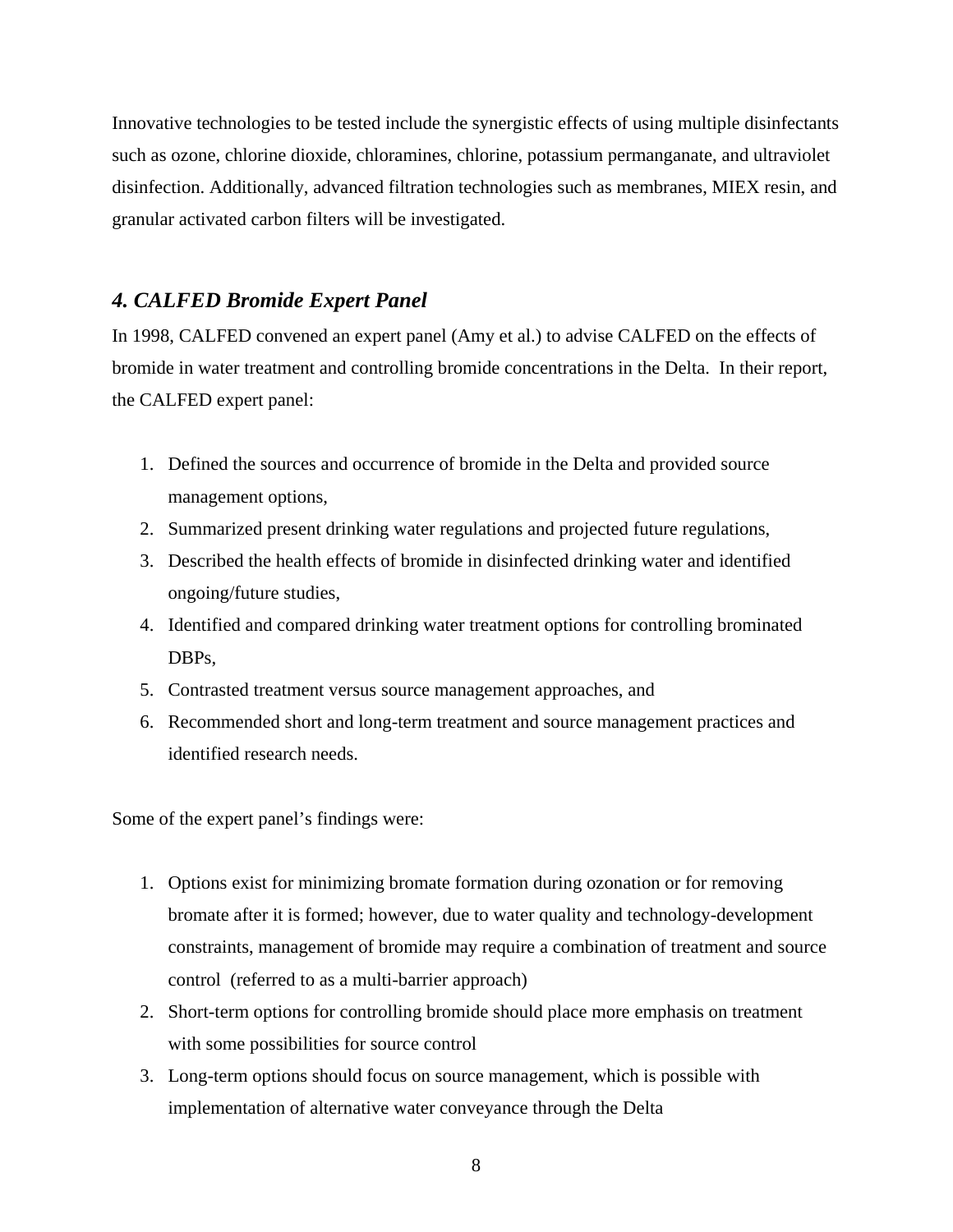- a. Alternative 1– the existing system with storage
- b. Alternative 2 improvements to the through-Delta transfer facility. The panel concluded that this alternative would provide more benefit at certain export points
- c. Alternative  $3 a$  dual system (through Delta and an isolated facility with a 7,500 cfs capacity.) The panel concluded that this would provide the most benefit for drinking water quality. (CALFED did not select this for a variety of reasons.)

The panel recommended that CALFED:

- 1. Follow and promote health effects research with a focus on brominated DBPs
- 2. Develop DBP models that assess treatment and source control options
- 3. Develop an inventory of natural organic matter to determine its spatial and seasonal distribution
- 4. Obtain information on microbial contamination in the Delta (e.g. *Giardia, Cryptosporidium*)
- 5. Obtain information on the co-occurrence of bromide, TOC, and microbes in the Delta
- 6. Determine the extent to which pathogens and DBP precursors can feasibly be reduced in source waters
- 7. Nanofiltration and ultrafiltration membrane processes should be assessed for their ability to remove bromide, TOC, and microbes from source water

The expert panel findings suggest that both short-term (treatment upgrades) and long-term (source management) strategies are necessary for utilities to deal with bromide-related drinking water issues.

## *5. Equivalent Level of Public Health Protection Concept*

As part of its mission to protect drinking water supplies and provide safe and cost effective water, in 2002 CALFED Bay-Delta Drinking Water Subcommittee was tasked with developing a strategic water quality plan and providing a definition of equivalent level of public health protection (ELPH). The strategy was based on the CALFED drinking water goal of either (a) average concentrations at Clifton Court Forebay and other southern and central Delta drinking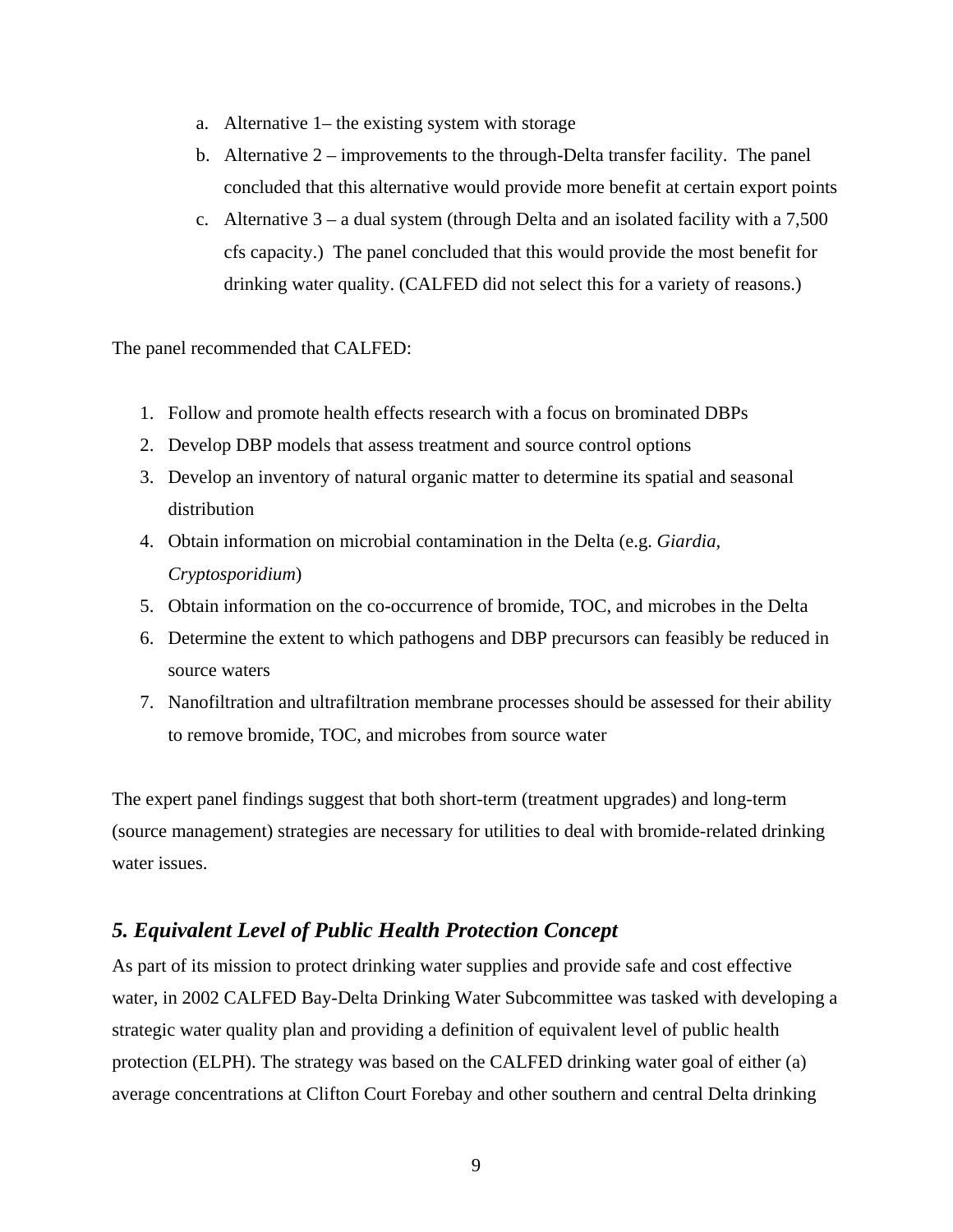water intakes of 50 µg/L bromide and 3.0 mg/L total organic carbon, or (b) an equivalent level of public health protection using a cost-effective combination of alternative source waters, source control, and treatment technologies.

The water quality criteria were developed based on the recommendation of the 1998 CUWA expert panel that assessed DBP formation during typical treatment processes of Delta water. The 50 µg/L bromide and 3.0 mg/L total organic carbon (referred to as the 50/3 target) goal was set as a reasonable source water quality goal that would minimize DBP formation and therefore protect public health. The ELPH concept was developed in response to the concerns of stakeholders that these TOC and bromide criteria were inflexible, possibly not attainable in the near or intermediate term in the Delta and would not provide them with opportunities to adequately provide customers with sufficient water.

The ELPH concept could allow water purveyors that perceive the 50/3 target as unattainable on a consistent basis for their location/situation to provide an equivalent level of public health protection through treatment technology upgrades, source water quality improvements, blending with higher quality sources, and conveyance and storage improvements. To do this effectively, an accurate risk assessment database is needed to allow water purveyors to characterize and quantify the level of public health protection (acute and chronic) the 50/3 target would provide, and a defensible characterization and quantification of the level of public health protection that they propose to provide. The technical implementation of risk trade-off calculations to provide such a balance is complicated and fraught with uncertainty. For example, how do you factor in the health effects of the uncharacterized disinfection by-products like iodinated DBPs, some of which are now being found in water treated with chloramines?

The health effects are poorly understood yet treatment trade-offs to avoid the "understood" risks are made. What we know today may be fundamentally altered tomorrow as further research is conducted. The original 1979 THM rule was established based upon the suspected health effects of chloroform (one of the four THMs regulated today). Subsequent research has shown that chloroform is virtually irrelevant from a human health risk standpoint given levels in drinking water.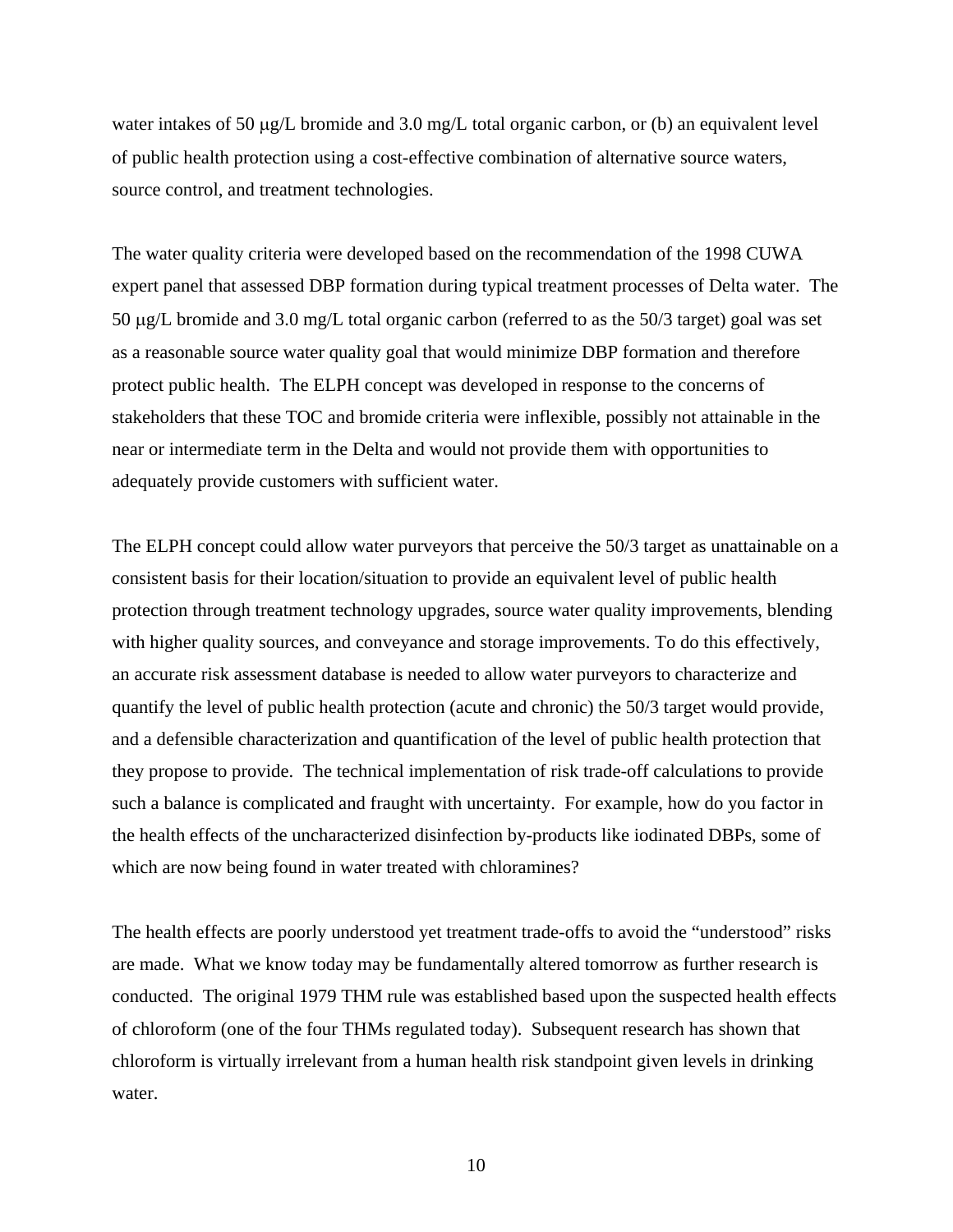The concept of ELPH will forever be constrained by the limits of our knowledge regarding the health effects of DBPs. Systems must, at minimum, react to what is known and regulated. Beyond that, systems are free to implement additional treatment safeguards although costs often prohibit going far beyond the regulatory requirements. It may well turn out that the ELPH protection to a 50/3 target is ultimately more costly than providing the source control measures.

## *6. Regulations*

The 1996 Safe Drinking Water Act amendments authorized the USEPA to promulgate a national drinking water regulation and publish maximum contaminant level goals for contaminants that may have an adverse effect on human health. Described below are a suite of regulations that address the potential trade-offs between health risk from microbial contamination of drinking water (considered acute or short-term exposure risks) and health risk from byproducts formed from disinfection practices (considered chronic or long-term exposure risks) aimed at controlling microbe concentrations (USEPA, 2003a).

Currently, most water systems treating Delta water are able to meet the regulatory requirements by 1) switching to chloramines instead of chlorine disinfection or 2) optimizing their treatment operations and using ozone as a primary disinfectant followed by chloramines as a secondary disinfectant (Amy et al, 1998). This combination of disinfectants currently enables urban agencies to meet the currently regulated DBPs but could act synergistically to produce other DBPs with unknown health impacts. Degradation of Delta water quality, and more stringent regulations, will make it increasingly difficult for water systems treating Delta water to meet future regulations.

#### **1979 Total Trihalomethane Rule**

The first rule to regulate DBPs was the Total Trihalomethane Rule, promulgated in 1979 by the EPA. This rule set an interim TTHM (the sum of chloroform, bromodichloromethane, dibromochloromethane, and bromoform) MCL of 0.10 mg/L for community water systems serving more than 10,000 people. Compliance was calculated based upon a running annual average of quarterly system-wide TTHM averages.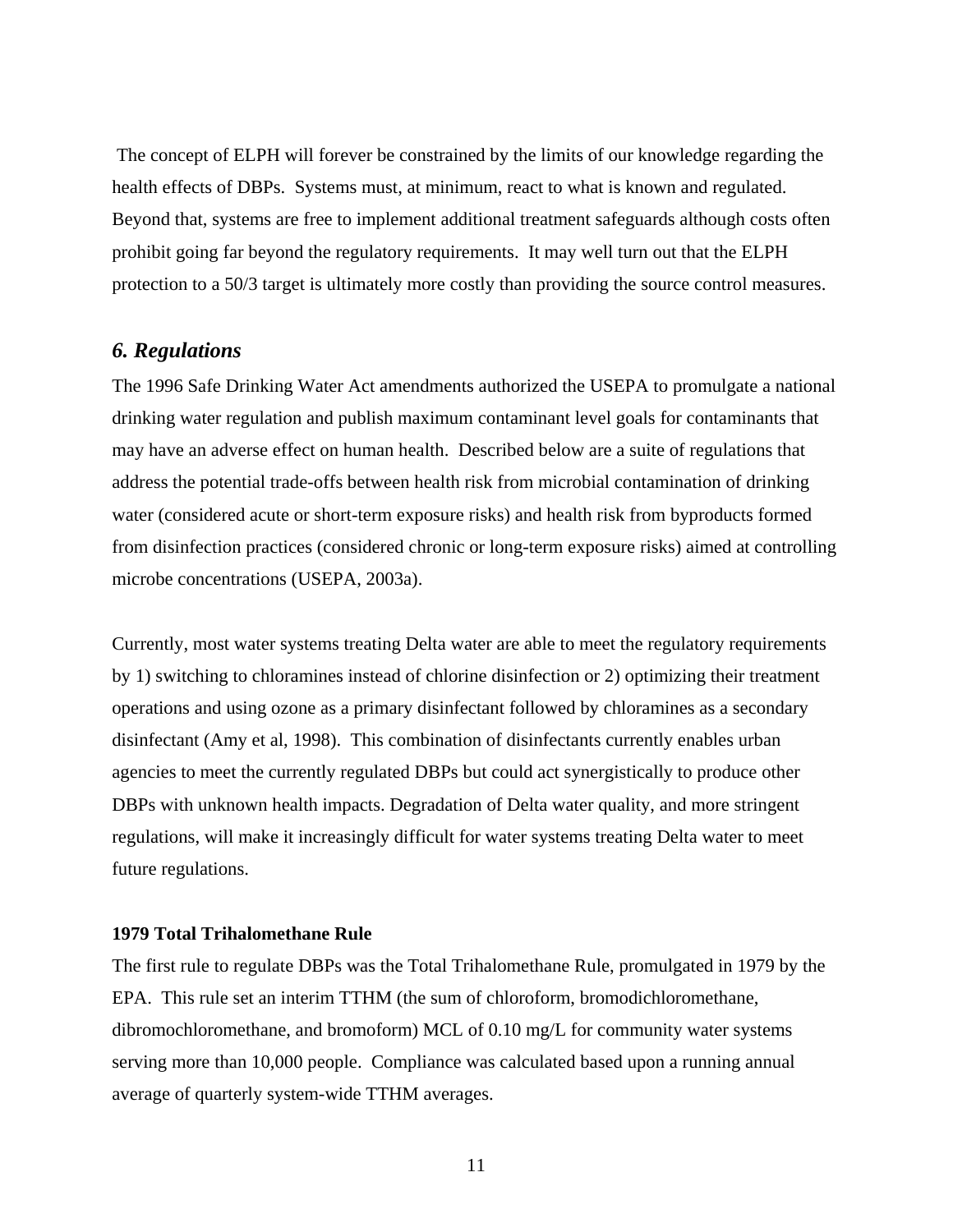#### **1989 Surface Water Treatment Rule and 1989 Total Coliform Rule**

In June 1989, under the SWTR, the EPA set a Maximum Contaminant Level Goal (MCLG) of zero for *Giardia lamblia*, viruses, and *Legionella* to protect against adverse health effects. In June 1989, the EPA also promulgated the Total Coliform Rule, which set an MCLG of zero for total and fecal coliform, in order to protect from microbial contamination of drinking water. These two rules were meant to reduce exposure to pathogenic organisms. But, they also resulted in increased use of disinfectants in some public water systems, which resulted in increased formation of disinfection byproducts in some systems.

#### **1992 Regulatory Negotiation**

In 1992, due to concerns about the health risk tradeoffs between DBPs and pathogens, the EPA initiated a negotiated rulemaking process under the Federal Advisory Committee Act to develop regulations for DBPs (referred to as the Reg-Neg process). Representatives from state, local, and regulatory agencies, public water systems, elected officials, consumer groups, and environmental groups met from November 1992 to June 1993 and recommended the development of the Information Collection Rule (ICR), a two-stage Disinfection Byproduct Rule (DBPR), and an interim Enhanced Surface Water Treatment Rule. The Metropolitan Water District of Southern California, which relies on Delta water for much of its drinking water supply, participated in this process.

### **1996 Information Collection Rule**

The ICR, published in 1996, required that large water systems gather data on DBPs and pathogens, which resulted in new data on DBP exposure and control and on pathogen occurrence and treatment. Three conclusions were drawn from the ICR data that resulted in the recommendation of further control of DBPs:

1) DBP MCL compliance based on running annual averages of all monitoring locations in the system allows the occurrence of elevated DBP levels at some locations in the distribution system.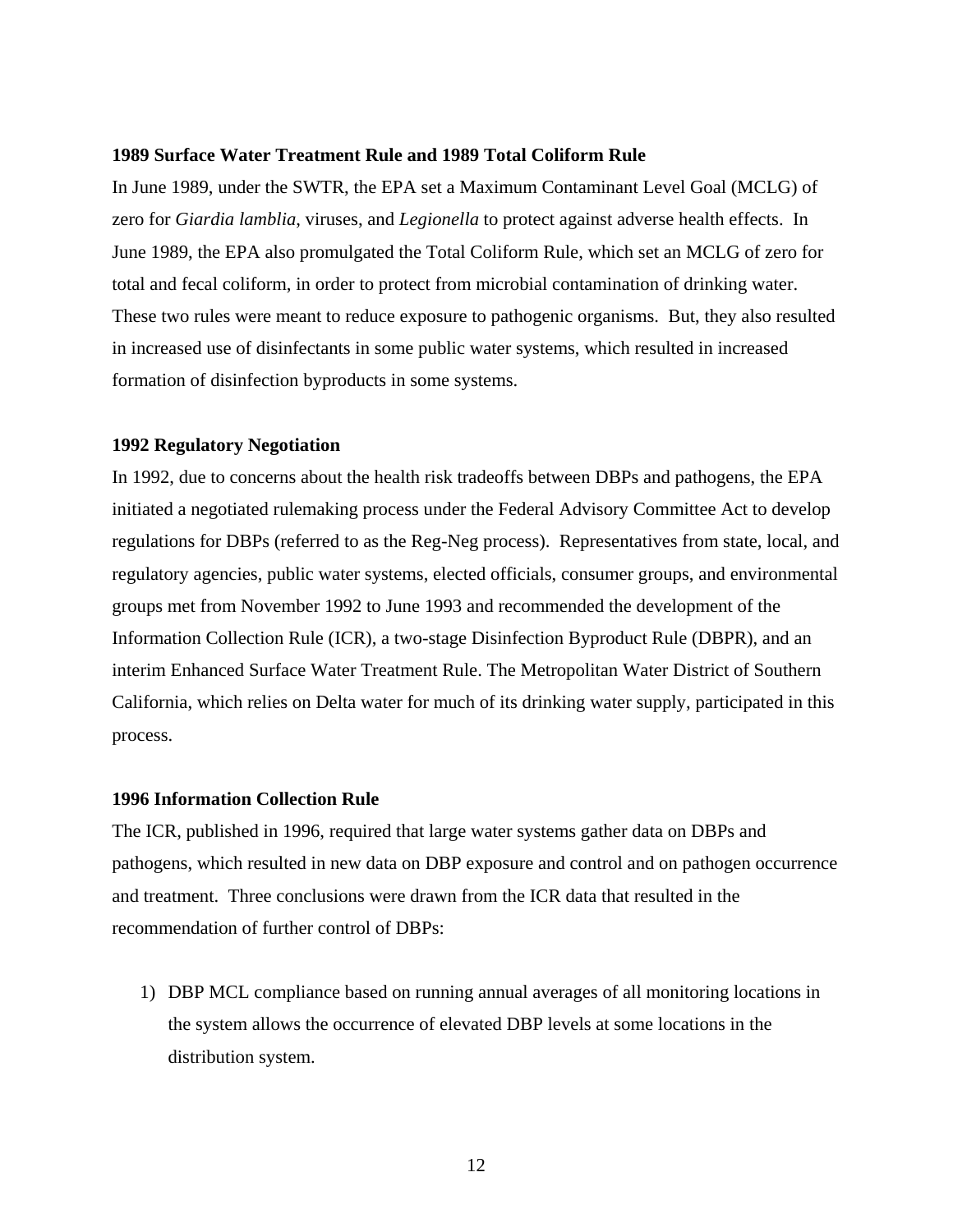- 2) Customers can receive water with DBP concentrations up to 75% above the MCLs, even when the system is in compliance.
- 3) The highest TTHM and HAA concentrations do not always occur at the locations of maximum residence time.

## **1998 Interim Enhanced Surface Water Treatment Rule (IESWTR)**

The IESWTR was published at the same time as the 1998 Stage 1D/DBPR to ensure simultaneous compliance. This rule addresses the risk tradeoffs between exposure to DBPs and pathogens, so that attempts to control DBPs will not compromise the disinfection or removal of pathogens. The IESWTR was intended to improve the control of pathogens in drinking water and applies to water systems that treat surface water and serve more than10,000 people.

## **1998 Stage 1 Disinfectants/Disinfection Byproducts Rule**

The Stage 1 Disinfectants/Disinfection Byproducts Rule (D/DBPR) was finalized in December 1998 and lowered the TTHM Maximum Contaminant Level (MCL) and established new MCLs for chlorite, bromate, and five Haloacetic Acids (HAA5), as shown in Table 1. In addition, the Stage 1 D/DBPR applied to all public water systems that treat their water with a chemical disinfectant for either primary or residual treatment. Water systems serving  $\geq$ 10,000 people had to comply with the Stage I D/DBPR as of January 1, 2002. Small water systems, serving <10,000 people had to comply with the rule as of January 1, 2004. Compliance of the TTHM and HAA5 MCLs is based on the running annual average of quarterly averages of all samples collected in a distribution system.

| <b>Regulated Contaminants</b>       | $MCL$ ( $\mu$ g/L) | <b>MCLG</b><br>$\mu$ g/L) |
|-------------------------------------|--------------------|---------------------------|
| <b>Total Trihalomethanes (TTHM)</b> | 80                 |                           |
| Chloroform                          |                    |                           |
| <b>Bromodichloromethane</b>         |                    | zero                      |
| Dibromochloromethane                |                    | 60                        |
| <b>Bromoform</b>                    |                    | zero                      |
| <b>Five Haloacetic Acids (HAA5)</b> |                    |                           |

**Table 1 MCLs and MCLG[5](#page-12-0) s for DBPs** 

 $\overline{a}$ 

<span id="page-12-0"></span> $<sup>5</sup> MCLG = Maximum Contaminant Level Goal$ </sup>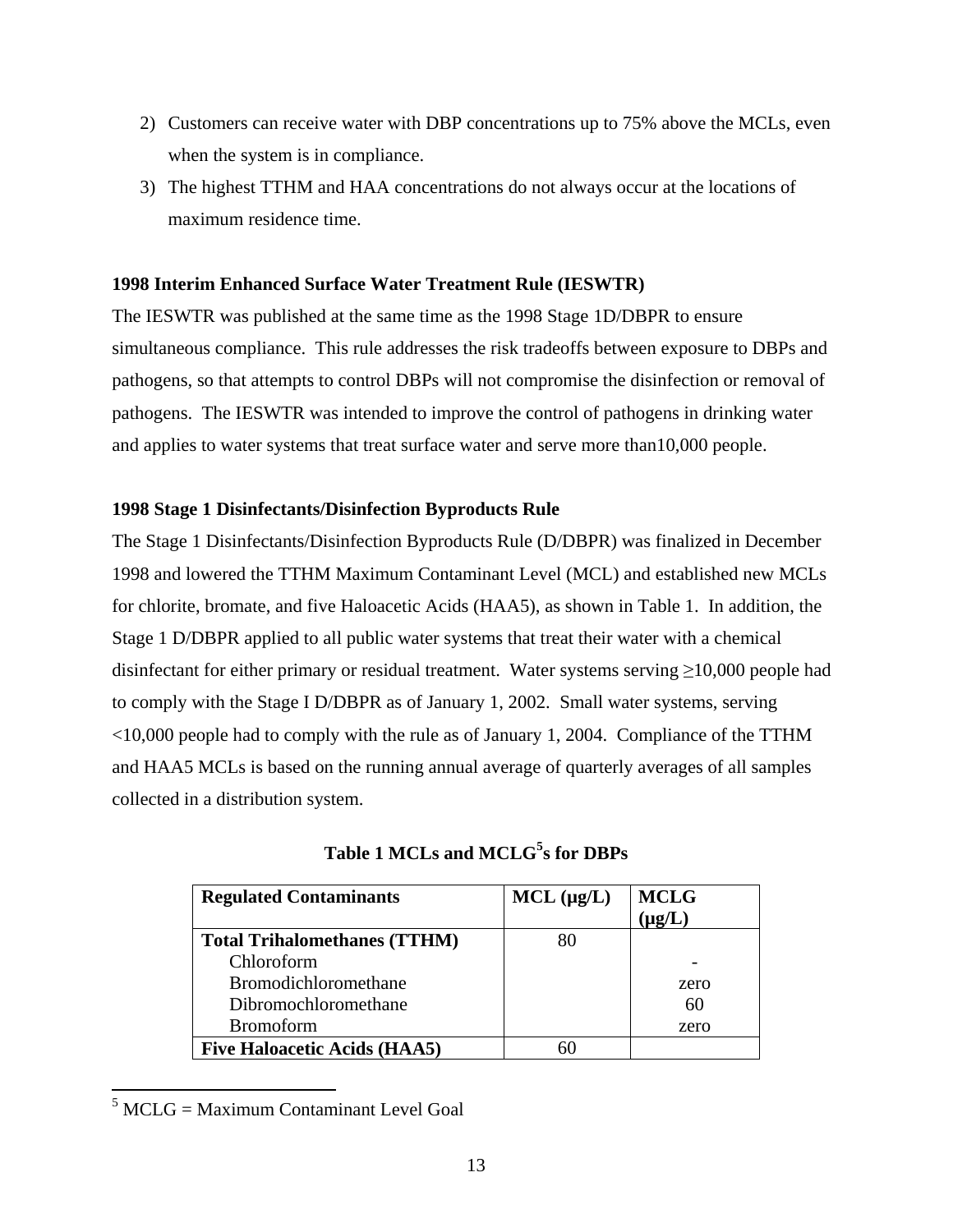| Monochloroacetic acid |      |
|-----------------------|------|
| Dichloroacetic acid   | zero |
| Trichloroacetic acid  | 300  |
| Bromoacetic acid      |      |
| Dibromoacetic acid    |      |
| <b>Bromate</b>        | zero |
| Chlorite              |      |

The Stage 1 D/DBPR was enacted to reduce health risks associated with exposure to DBPs formed from ozone, chlorine dioxide, and chlorine. The requirement that water systems using surface water (or groundwater influenced by surface water) must remove a percentage of TOC in the source water by enhanced coagulation or enhanced softening was implemented to reduce overall exposure to non-specified DBPs. In the Regulatory Impact Analysis for the Stage 1 D/DBPR, the USEPA estimated that the rule would lower TTHM levels by 24% and decrease exposure to DBPs to more than 140 million people; lowering their risk of cancer and developmental and reproductive problems. As a result of the Stage 1 D/DBPR, many systems using Delta water began converting to ozone and chloramine disinfection to minimize the formation of TTHMs. This strategy has grown very complex because bromide variations in source water have a major impact on bromate formation in ozone disinfection systems.

It is important to note that the bromate MCL was set at  $10 \mu g/L$  or at the 1 in 5000 cancer risk level. This is half the normal public health protection USEPA typically allows in setting MCLs for suspected human carcinogens (which is typically set between a 1 in 10,000 risk level and as low as a 1 in a million risk level). USEPA established this "more lenient" standard because they recognized the benefits of ozone, there are few technology alternatives in the "tool box" and future research might determine better ways to manage bromate formation. The bromate standard could be reduced in the future as health effects studies continue.

# **2001 Filter Backwash Rule and 2002 Long Term 1 Enhanced Surface Water Treatment Rule**

The purpose of the Filter Backwash Rule (FBR) and the Long Term 1 Enhanced Surface Water Treatment Rule (LT1ESWTR) is to balance the risk of microbial and DBP exposure. The FBR was promulgated by the EPA in 2001 and the LT1ESWTR was promulgated in 2002. The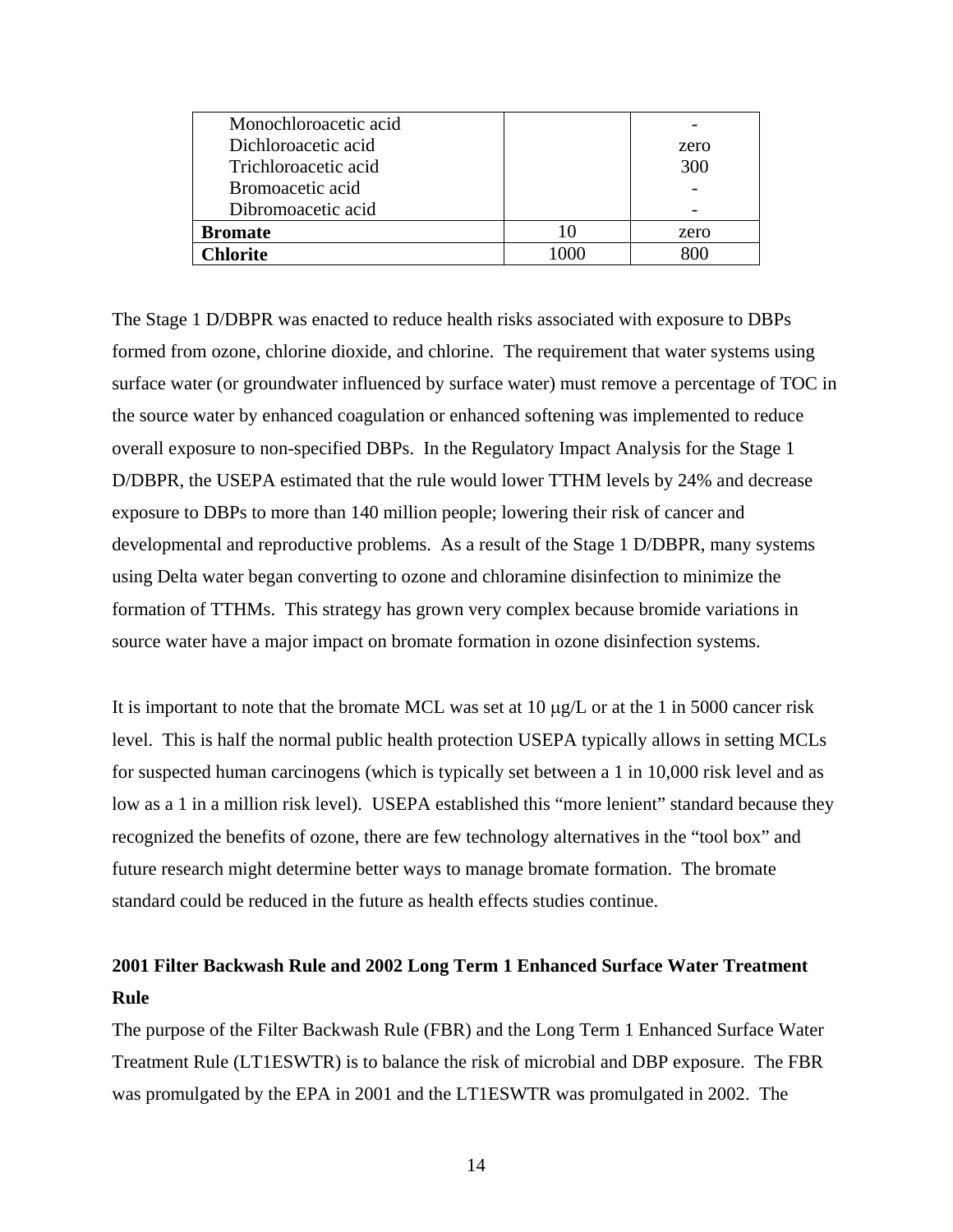purpose of the FBR is to control the re-entry of pathogens and DBPs into the treatment process when backwash water is returned to the front of the treatment process. The purpose of the LT1ESWTR is to increase protection against *Cryptosporidium* and other disease-causing bacteria. LT1ESWTR applies to all water systems treating surface water, regardless of size.

#### **Stage 2 Disinfectants/Disinfection Byproducts Rule (expected to be promulgated in 2005)**

The Stage 2 D/DBPR was proposed by the EPA on August 18, 2003. The results of the ICR led to changes in monitoring requirements for DBPs proposed in the Stage 2 D/DBPR. This rule requires an initial distribution system evaluation to identify areas in distribution systems with high TTHM and HAA5. In order to ensure the reduction of peak DBP concentrations, compliance is based on a *locational running annual average* (compliance must be met at each monitoring location) instead of a system-wide running annual average. This is significantly more stringent than the Stage 1 Rule and, from the standpoint of driving water treatment technology changes at utilities, is basically equivalent to setting the Stage 1 TTHM MCL at 40 µg/L (or half the level that was set) because DBPs must be reduced system-wide to meet preexisting criteria at problem locations.

In addition, systems must conduct a "significant excursion" evaluation if DBP levels are significantly higher than the MCL. EPA is proposing that states develop criteria for determining whether a system has a significant excursion. EPA draft guidance states that a system that has a significant excursion must: 1) evaluate distribution system operational practices to identify opportunities to reduce DBP levels (such as tank management to reduce residence time and flushing programs to reduce disinfectant demand), 2) prepare a written report of the evaluation, and 3) no later than the next sanitary survey, review the evaluation with their state.

This rule is expected to be promulgated by USEPA in 2005. USEPA is convening special discussions among stakeholders in January 2005 to evaluate the significance of recent birth defect/DBP studies with regard to whether the standards are adequate and continue discussions regarding "significant excursions".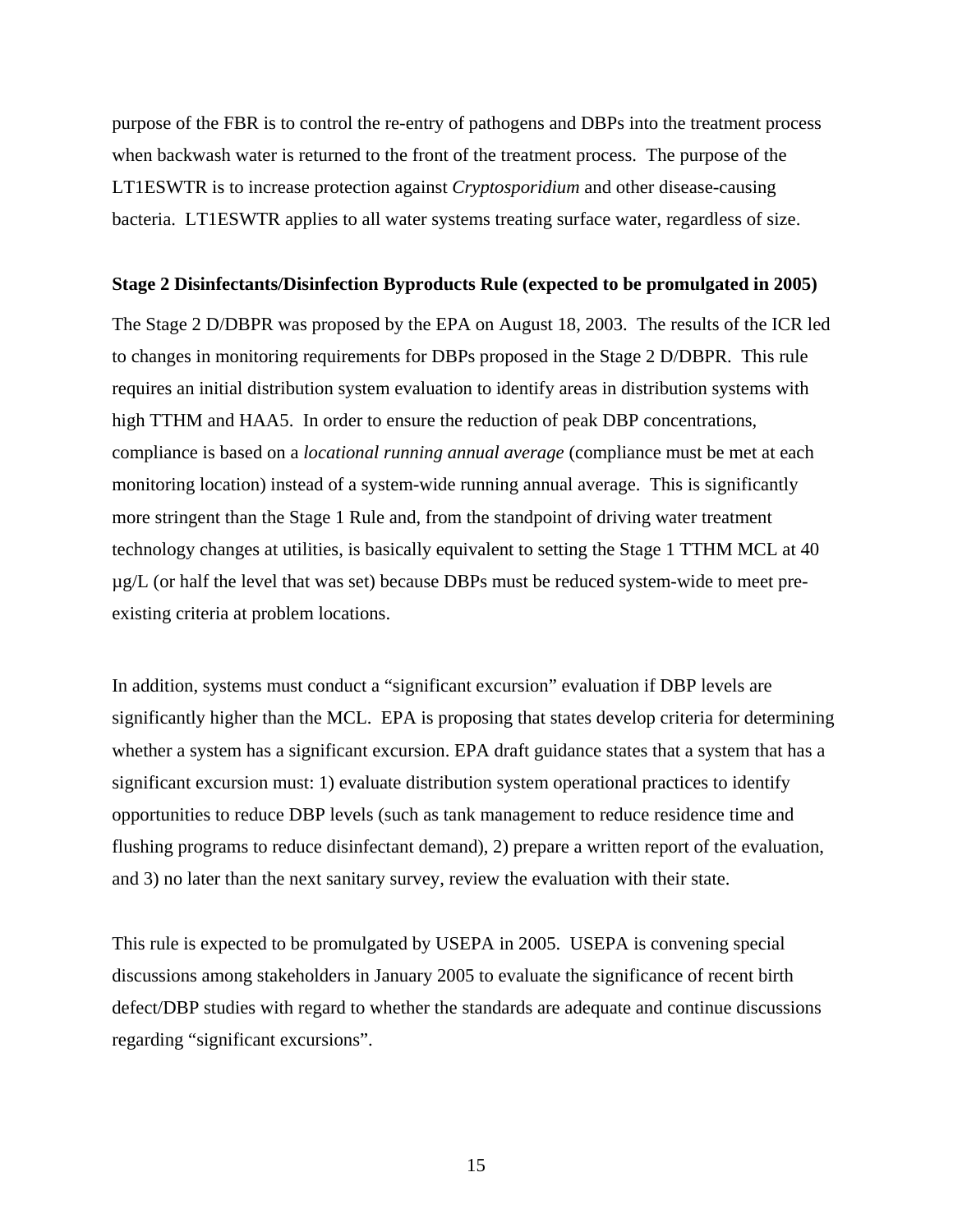In the Stage 2 D/DBPR, the USEPA is proposing a new MCLG for chloroform of 0.07 mg/L, a new MCLG for monochloroacetic acid of 0.03 mg/L and a lower MCLG of 0.02 mg/L for trichloroacetic acid.

The main benefit of the Stage 2 D/DBPR is the reduction of DBP-related bladder cancer. This rule may reduce bladder cancer by up to 182 cases per year. In addition, this rule may potentially reduce adverse reproductive and developmental effects (such as miscarriage, stillbirth, neural tube defects, heart defects, and cleft palate), as well as other forms of cancer. It is estimated that this rule will prevent up to 47 premature deaths per year (USEPA, 2003b).

| <b>Regulated Contaminants</b>       | $MCL$ (ug/L) | $MCLG$ (ug/L) |
|-------------------------------------|--------------|---------------|
| <b>Total Trihalomethanes (TTHM)</b> | 80           |               |
| Chloroform                          |              | $70*$         |
| <b>Bromodichloromethane</b>         |              | zero          |
| Dibromochloromethane                |              | 60            |
| <b>Bromoform</b>                    |              | zero          |
| <b>Five Haloacetic Acids (HAA5)</b> | 60           |               |
| Monochloroacetic acid               |              | $30*$         |
| Dichloroacetic acid                 |              | zero          |
| Trichloroacetic acid                |              | $20*$         |
| Bromoacetic acid                    |              |               |
| Dibromoacetic acid                  |              |               |
| <b>Bromate</b>                      | 10           | zero          |
| <b>Chlorite</b>                     | 1000         | 800           |

**Table 2 Proposed USEPA MCLs and MCLGs for DBPs** 

\*New MCLGs proposed in the Stage 2 D/DBPR

## **Long Term 2 Enhanced Surface Water Treatment Rule**

The LT2ESWTR was proposed in August 2003 and was negotiated along with the Stage 2 D/DBPR. It is expected to be finalized in the summer of 2005. The purpose of this rule is to provide additional protection against *Cryptosporidium*. The amount of additional treatment required will be based on the levels of *Cryptosporidium* present in the source water.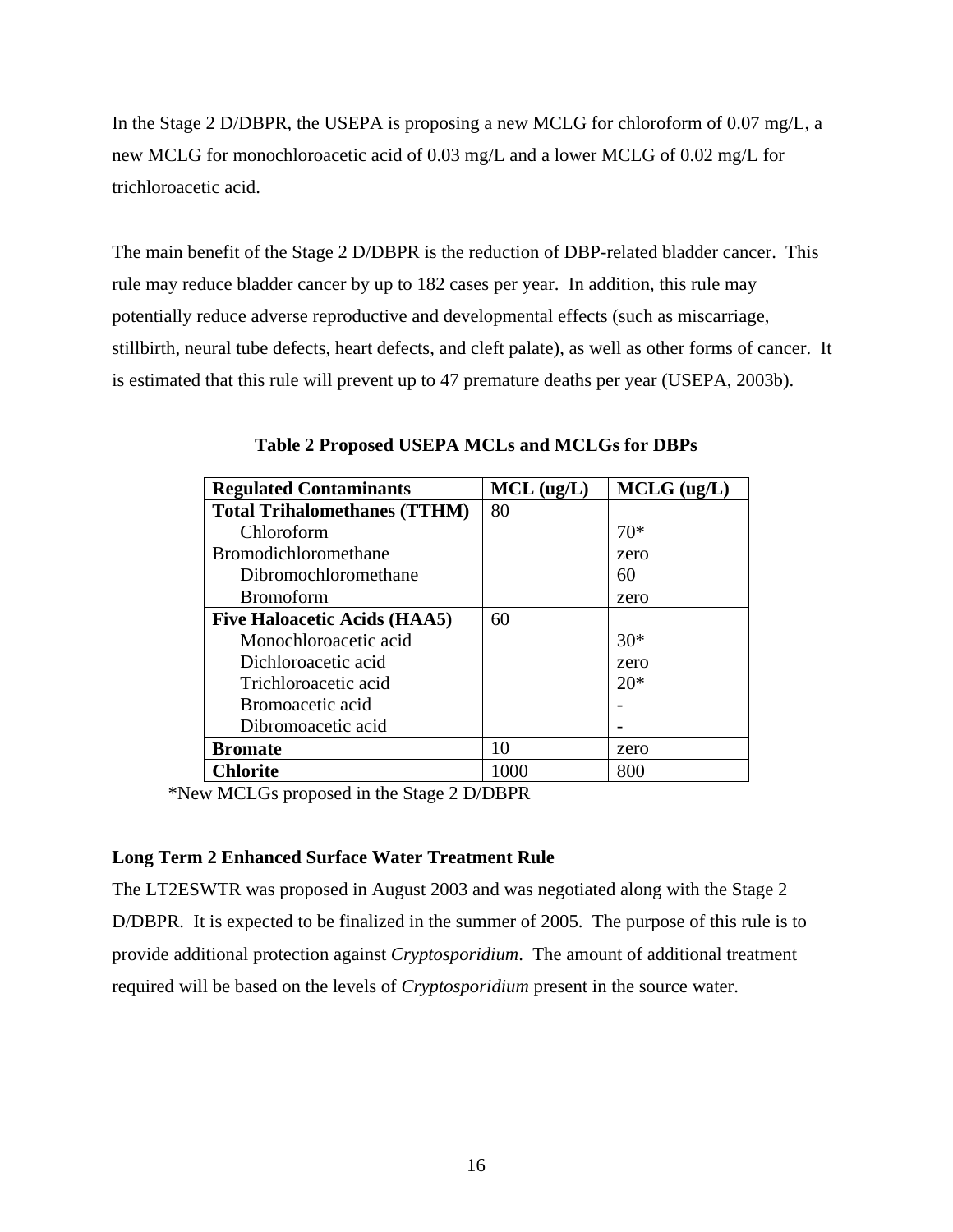## *7. Factors Affecting Disinfection Byproduct Formation*

Total Trihalomethanes (TTHMs) and Haloacetic Acids (HAAs) are DBPs formed by chlorination, bromate is formed by ozonation, and chlorite is formed through chlorine dioxide oxidation. Summaries of some observations regarding THM and DBP formation follow:

Chlorination, chloramination, and ozonation can form brominated DBPs when bromide ion is present in the source water. Chlorination forms brominated DBPs such as the brominated THMs and HAA5 species and ozonation forms bromate. In 1989, it was already known that THM concentrations increase more rapidly in chlorinated water containing bromide than in water lacking bromide (Aizawa et al., 1989). In fact, chlorination preferentially forms brominated THMs when the source water contains bromide. Because bromide ion has a higher molecular weight than Cl (80 versus 35.5), total trihalomethane concentrations, which are based on weight, can be up to two times higher when bromide is present (WRCB, 1991). More recently, HAA5 have also been shown to shift speciation<sup>6</sup> and increase in concentration when bromide is present (Pourmogahaddas et al., 1993; Cowman and Singer, 1996).

Temperature, pH, chlorine dose, bromide concentration, TOC, and reaction time all positively influence TTHM formation. HAA5 formation is similarly influenced, except for pH which inversely effects the formation of certain species, such as trichloroacetic acid. Bromate formation is positively influenced by temperature, pH, ozone dose, and bromide ion concentration (Amy et al, 1998).

As part of the Information Collection Rule an 18-month monitoring program was implemented that monitored DBPs and treatment parameters in 296 water systems nationwide (McGuire and Graziano, 2002). Some of the results of the data analysis portion of this study regarding TTHM formation are:

• Chloroform is the dominant TTHM species found in drinking water

<span id="page-16-0"></span><sup>6</sup> Speciation of a chemical is a specific form of an element defined as to isotopic composition, electronic or oxidation state, or molecular structure.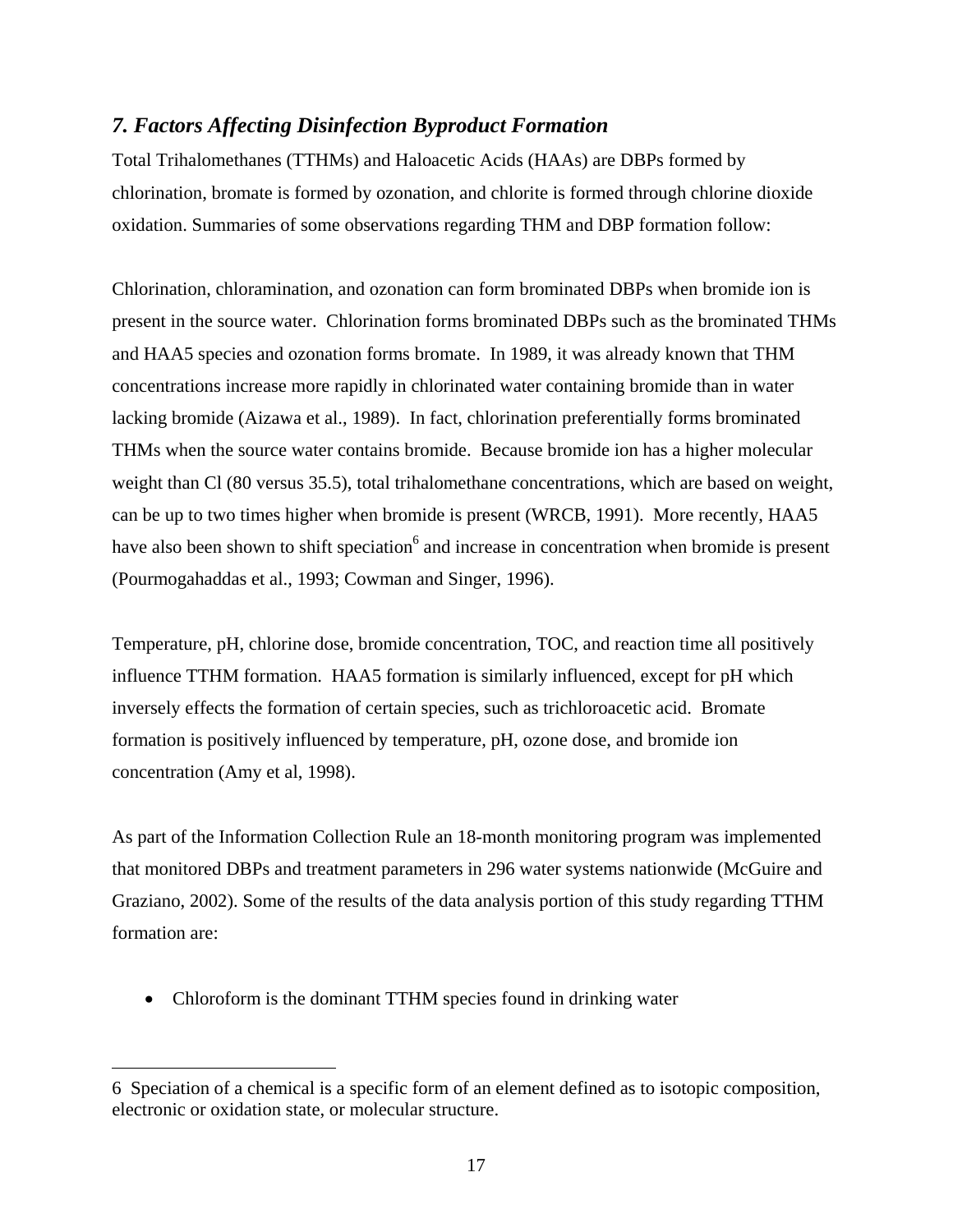- Correlation analyses showed that TTHM concentrations in distributions systems were not well predicted by TOC concentrations alone; but appear to be dependent on both bromide ion and TOC influent concentrations.
- No clear trend was evident between the type of disinfectant used and TTHM effluent concentrations; this was attributed to aggressive treatment strategies employed by the various water systems to comply with existing MCL requirements.

As part of this same data analysis effort the following conclusions were made regarding bromate (Moll and Krasner, 2002):

- Chlorine dioxide disinfection does not produce significant concentrations of bromate
- Increases in bromide ion concentration in source water and ozone dosage resulted in increased bromate formation
- No association was found between bromate formation and TOC, acidity (pH), temperature, or ammonia concentration, ozone residual, or ozone  $CT^7$  $CT^7$ ; a lack of correlation of some of these parameters and bromate formation can probably be attributed to the wide range of water system types included.

The 1995 CUWA study on the Strategies for Removing Bromate from Drinking Water (Siddiqui and Amy, 1995) investigated factors effecting bromate formation during ozonation. This study found that:

- 1) Bromate formation increases with increasing pH
- 2) As ozone dose increases, bromate formation increases as long as sufficient bromide is present
- 3) Initial bromide ion concentration is important. As bromide ion increases, formation of bromate increases (when ozone and dissolved organic matter remain the same)
- 4) Alkalinity enhances formation of bromate

 $\overline{a}$ 

<span id="page-17-0"></span><sup>7</sup> CT is defined as the disinfectant concentration multiplied by contact time, and represents the amount of disinfection obtained.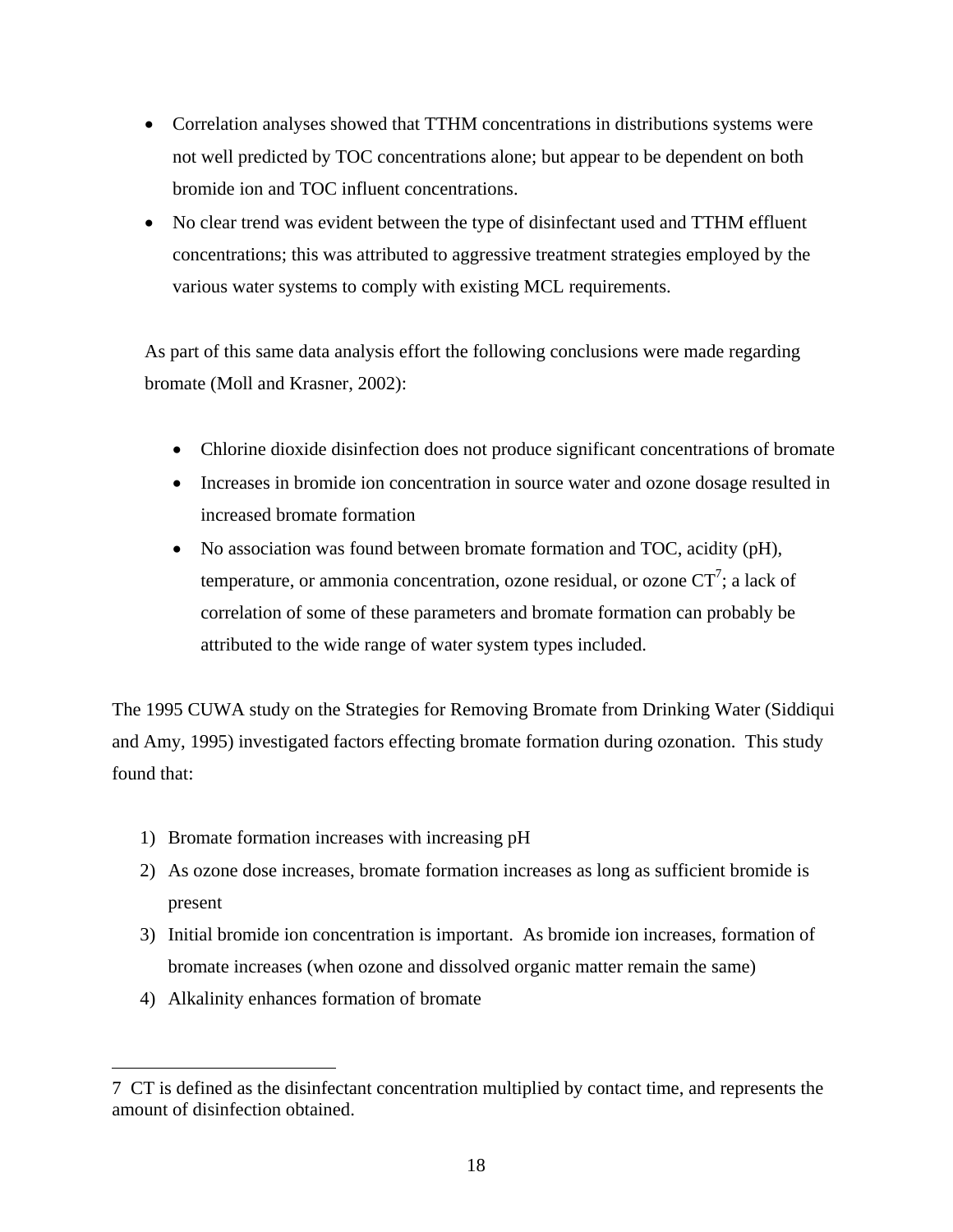## *8. Treatment Methods for Controlling DBPs*

There are several treatment options for controlling brominated disinfection byproducts:

- Removal of bromide prior to disinfection
- Removal of organic precursors prior to disinfection
- Removal of DBPs after formation
- Altering treatment conditions to limit DBP formation
- Use of alternation disinfectants

#### **Removal of Bromide**

There are limited treatment options for removing bromide from drinking water. Reverse osmosis, and to a much lesser extent, nanofiltration are the only practical processes shown to remove bromide. These membrane processes are expensive, require conventional treatment prior to use and have low recovery (significant water is wasted). Ion exchange can remove bromide, but most resins are not selective for bromide (Amy et al, 1998). Because bromide currently cannot be cost-effectively removed prior to disinfection, source water control programs (minimizing seawater intrusion) are a critical element in managing this precursor.

#### **Removal of Organic Precursors**

Conventional (coagulation, sedimentation, and filtration) or advanced processes (granular activated carbon and membrane) can be optimized to remove TOC prior to disinfection. Typically high dosages of coagulants and chemicals to lower pH (which optimizes TOC removal) are required and production of significant additional sludge results. Use of acids to reduce pH increases the total dissolved solids level of the drinking water which can, in the end, affect the uses recycled water produced by wastewater utilities. These issues add cost and complexity to the challenge of producing potable water. Further, frequent variations in water quality require frequent fine-tuning of coagulant addition and is, from a process quality control standpoint, very undesirable; stable consistent source water quality will allow a treatment plant to produce the best, consistent finished water quality.

Removing DBP precursors also decreases disinfectant demand, which lowers the formation of DBPs. However, conventional processes do not remove bromide so removing TOC increases the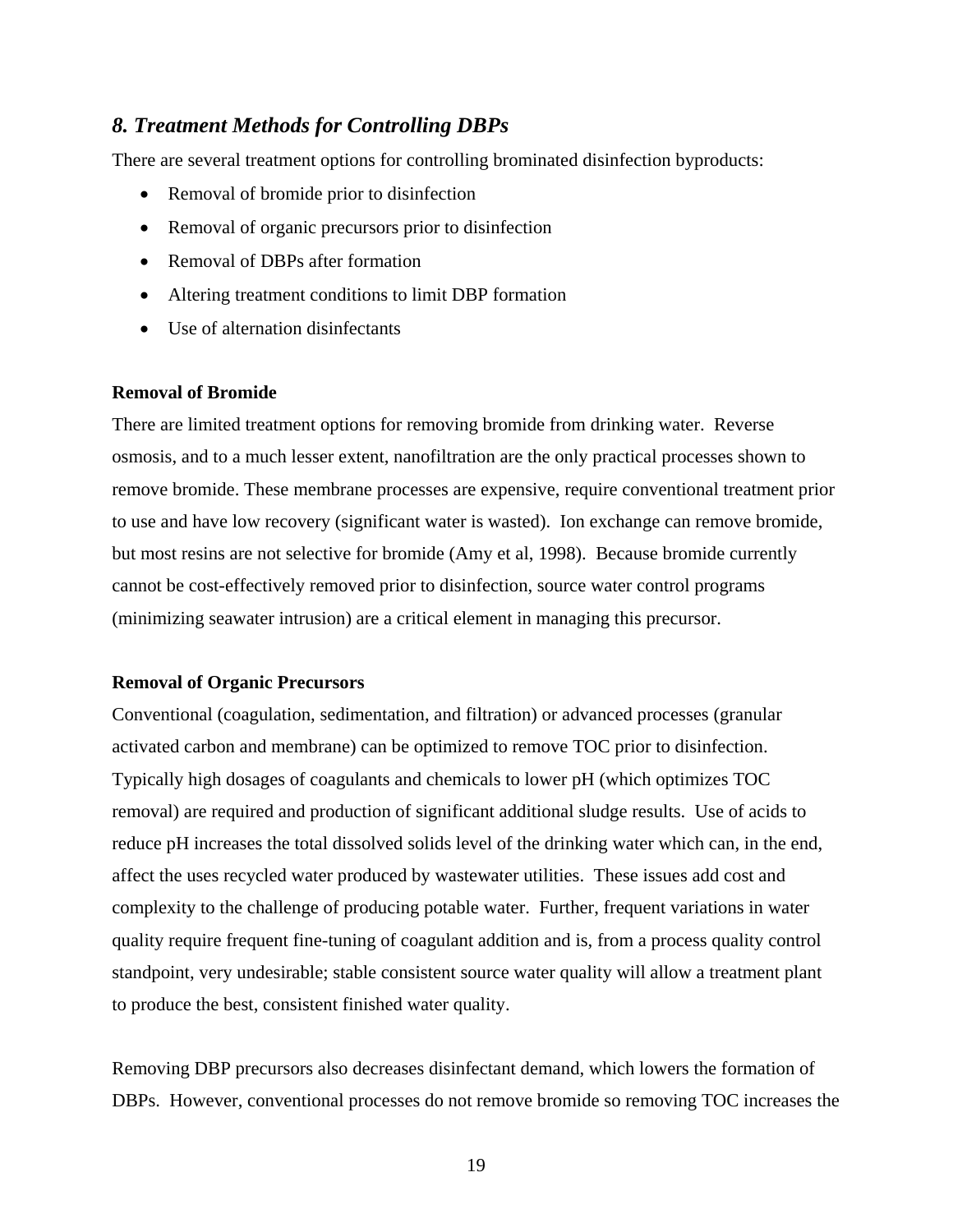bromide/TOC ratio. Although DBP formation is reduced, the risk to public health may not be decreased because a higher bromide/TOC ratio can result in greater brominated DBP (versus chlorinated DBP) formation, which some believe presents a greater health risk (Amy et al., 1998).

#### **Removal of DBPs After Formation**

Removal of DBPs after formation is rarely practiced as it is more often cost-effective to minimize their formation to begin with. THMs, which are the only volatile halogenated DBPs, can be removed by air stripping as well as adsorption on carbon but this is rarely done as it is not economical. Several HAAs, unlike THMs, are biodegradable and can be removed by passing pre-chlorinated water through a biologically active filter bed. Haloacetonitriles are unstable at high pH, but high pH promotes THM formation. Since no single treatment strategy can remove all DBPs, alternative disinfectants or precursor removal are the best methods of DBP control (Amy et al, 1998).

One exception is bromate removal; several treatment techniques exist for removing bromate from drinking water (although none are used in routine surface water treatment for removal of bromate to my knowledge). Bromate can be minimized during ozonation using low-pH ozonation, or it can be removed after formation using chemical reduction (for example, ferrous salts) (Amy et al, 1998). A CUWA study (Siddiqui and Amy, 1995) investigated potential strategies (ferrous iron reduction, powdered activated carbon- PAC, granular activated carbon, and ultraviolet irradiation) for removing bromate from drinking water.

This study found that for all processes, chemical reduction of bromate to bromide is the significant mechanism of removal, and adsorption onto iron floc is insignificant. In addition, reduction of bromate is dependent on pH, alkalinity, dissolved organic matter, temperature, and dissolved oxygen.

Ferrous iron reduces 30-50% of the bromate, but must be followed by clarification or filtration to remove the ferric hydroxide precipitate. As a result, ferrous iron treatment must occur early in the drinking water treatment train.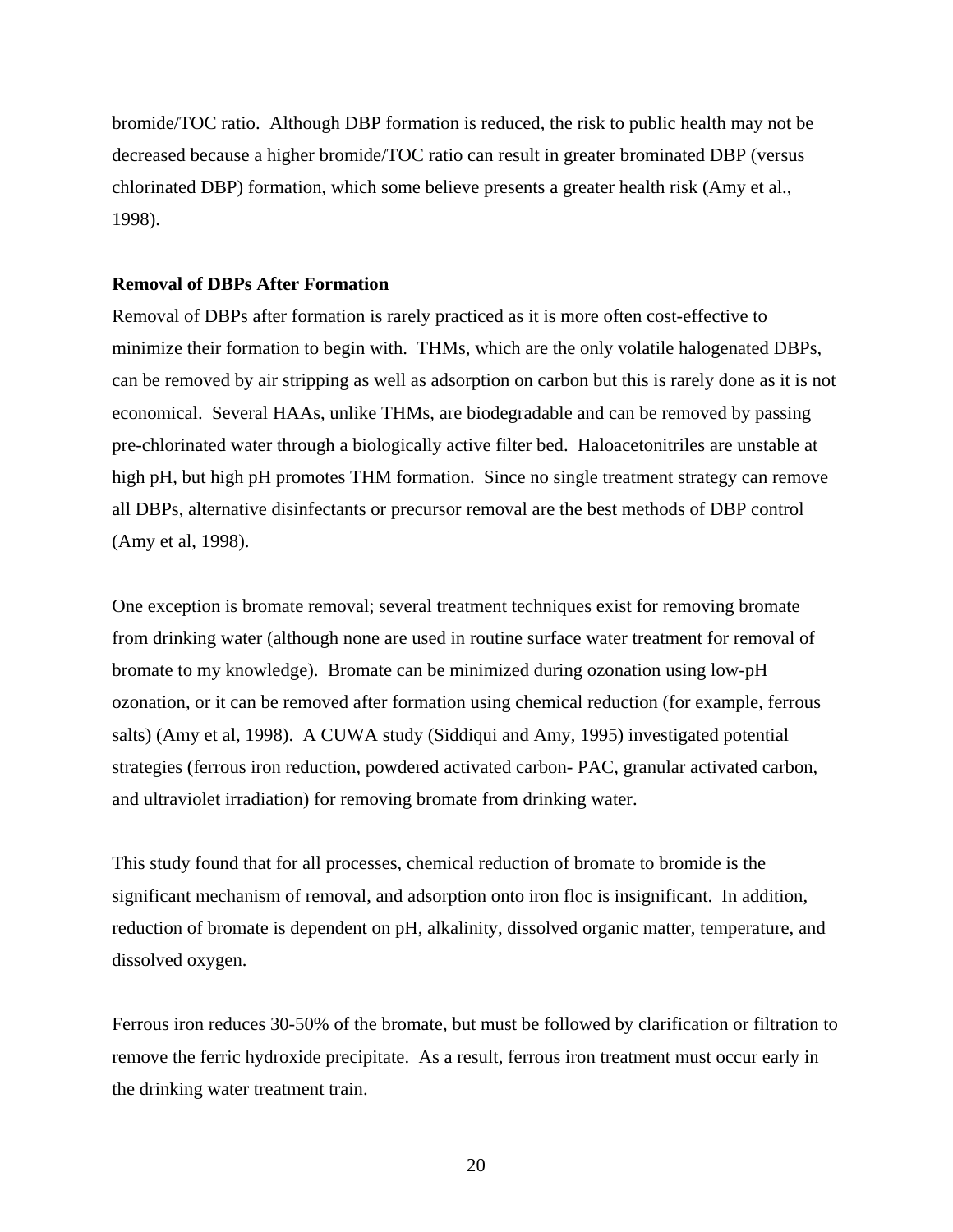Removal of bromate using PAC and GAC depended on the type of carbon, pH, and contact time. PAC resulted in a 10-30% reduction of bromate; whereas GAC resulted in a 50-100% reduction. Preliminary results also indicated that 30-40% of bromate could be continuously removed for two months using a GAC column. Because granular activated carbon has a limited capacity to absorb bromate, it must be replaced frequently.

Removal of bromate by UV was not effective when low-pressure mercury lamps were used and very high contact times were needed to reduce bromate under normal disinfection conditions. Medium pressure mercury lamps were more effective, reducing bromate by 80%.

#### **Altering Treatment Conditions**

Decreasing the pH during ozonation decreases the formation of bromate. However, with enhanced coagulation, significant amounts of acid (or carbon dioxide) must be added to the highalkalinity waters to reduce the pH. Implementing pH depression on a large scale, e.g., MWD's 760 MGD Jensen Treatment Plant, would require huge quantities of acid or carbon dioxide to be produced or delivered daily to the treatment plant. The acid addition raises the total dissolved solids content of the water; impacts to recycled water salt loads can occur. Another option to control bromate formation is applying ozone in several stages, instead of just the first stage of treatment. Hydrogen peroxide and ammonia addition can also potentially decrease bromate formation (Amy et al, 1998).

## **Alternative Disinfectants**

Disinfection in water treatment occurs in two stages. Primary disinfection refers to the application of an oxidant to achieve basic inactivation of pathogens and the production of water that is "safe" to drink. Disinfectants that are used for this purpose include ozone, chlorine, chlorine dioxide and UV. Secondary disinfection is used to ensure that the water contains a "residual" disinfectant as it courses out into the water distribution system. There are only two secondary disinfectants in use in California: chlorine and chloramines. Many systems treating Delta water have shifted to the use of chloramines as a secondary disinfectant to minimize DBP formation or to ozone/chloramines for primary/secondary disinfection. Ozone is an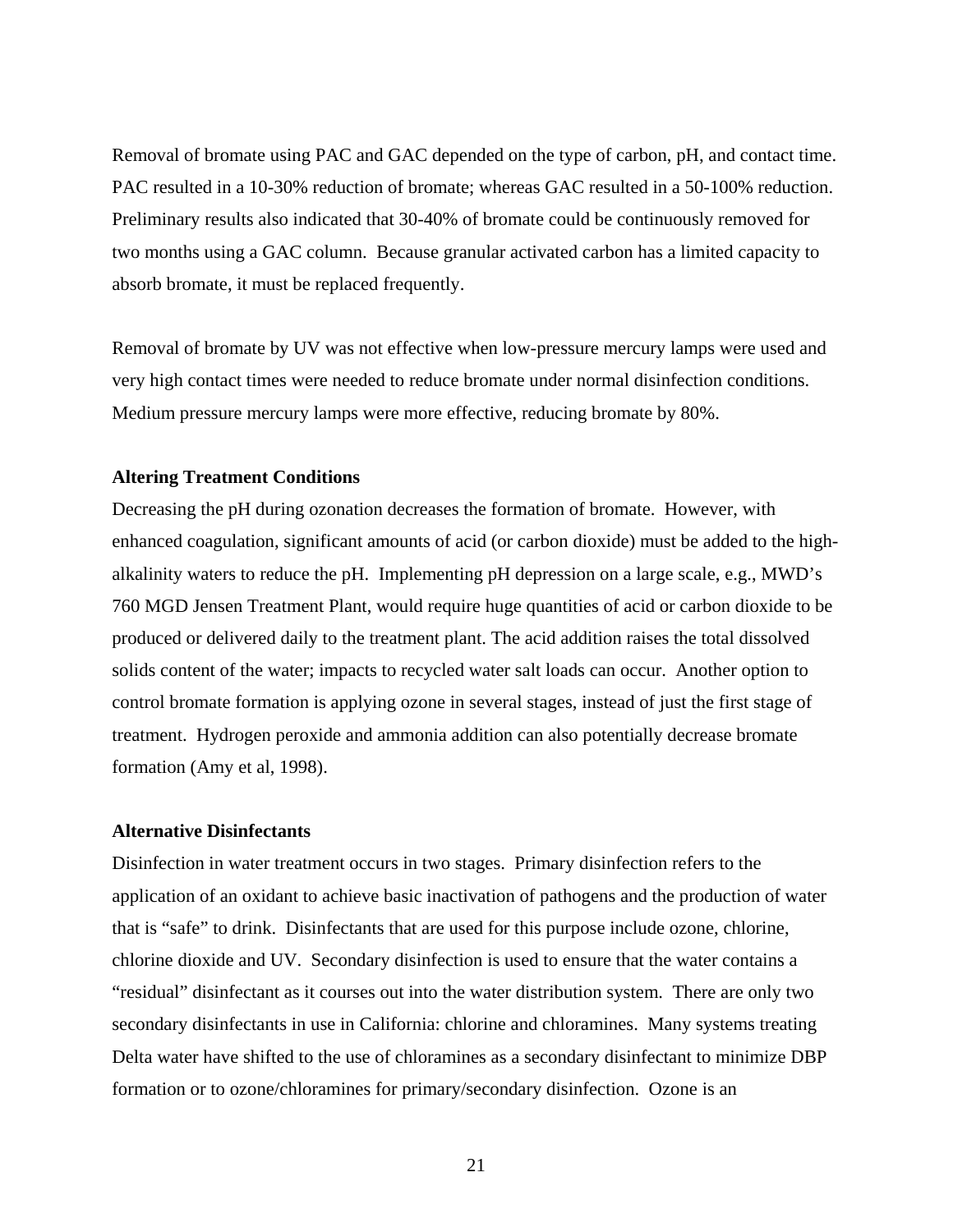exceptionally effective disinfectant for *Cryptosporidium* inactivation and provides significant taste and odor control. Bromate formation in bromide containing waters places significant operational constraints on the use of ozone.

Full scale UV-disinfection has not been shown to be practical for cyst inactivation; although new technologies are still being developed.

#### **Microfiltration to Remove Pathogens**

Microfiltration is capable of removing *Giardia* and *Cryptosporidium* but not viruses. Nano- and micro-filtration are applicable for this purpose. These membrane processes are typically more expensive than conventional processes and significant water must be wasted or recovered at added expense. Alternatively, post-chlorination can be employed, but this can still form DBPs, especially in water containing elevated levels of bromide (Amy et al., 1998).

In summarizing this short review of water treatment, several points are key:

- 1. Conventional water treatment processes and disinfection strategies were designed to protect against pathogens.
- 2. USEPA regulation of DBPs has forced many utilities to retrofit conventional plants with a variety of "add-on" processes to meet DBP standards. In most utilities treating Delta water, the processes implemented have included ozone, enhanced coagulation, and, chloramines. Expensive processes like reverse osmosis and granular activated carbon have generally not been selected.
- 3. All water treatment processes have limits to their effectiveness and trade-offs (like cost, formation of other DBPs, water waste, need for media regeneration, high energy costs, high sludge volume production, etc.).
- 4. Wide variations and swings in source water quality (ie. bromide and TOC) present a serious treatment challenge to many operators of treatment plants seeking to provide consistent high quality water to California citizens.
- 5. Pending regulations (and potential future regulations) will increase the seriousness of that challenge.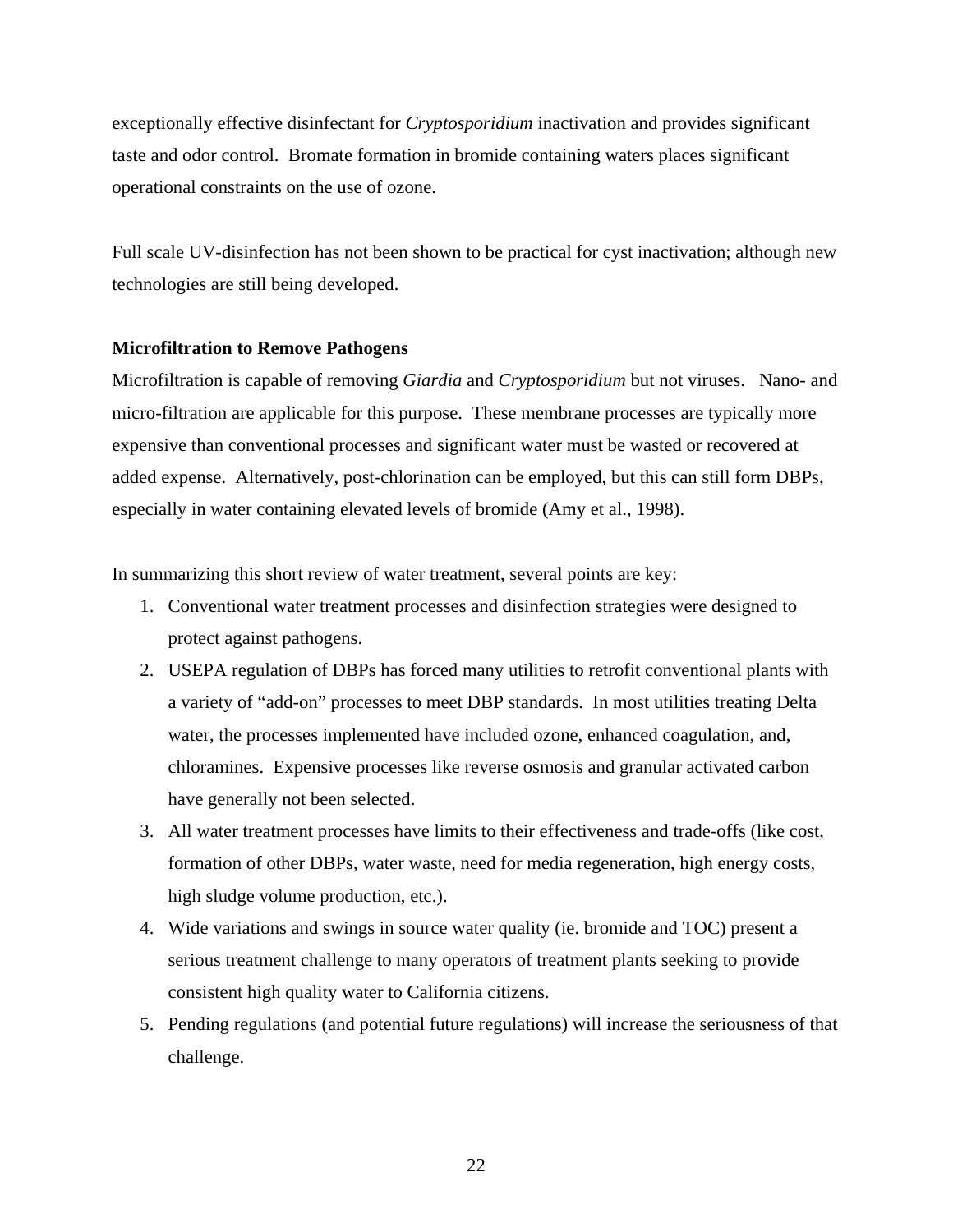### *9. DBP Occurrence*

Although over 500 disinfection byproducts have been identified, many have not yet been chemically defined. Less than 50% of chlorination DBPs, about 17% of chloramine DBPs, about 8% of ozone DBPs, and about 28% of chlorine dioxide DBPs have been identified (Plewa et al, 2004). Because so many agencies are converting to ozone, the fact that over 90 % of the ozonated DBPs are unknown, and may need to be regulated in the future, is a potential concern.

Because of the lack of information on DBPs, the EPA conducted a study in 2002 to quantify their occurrence (Weinburg et al., 2002). Because of the uncertainty of the identity and levels of DBPs in drinking water, and because only a limited number of DBPs have been associated with adverse health effects, it is impossible to say whether unregulated DBPs pose an adverse health risk. The EPA study chose approximately 50 DBPs that were potentially the most toxic and not included in the EPA's Information Collection Rule. The following are DBPs found at high levels during the study:

### *Iodoacids*

During this study, iodoacids were discovered for the first time, including iodoacetic acid, iodobromoacetic acid, iodobromopropenoid acid, and 2-iodo-3-methylbutenedioic acid. Iodoacids were only detected in finished water from treatment plants treating water containing elevated levels of bromide with only chloramine disinfection.

### *Haloaldehydes*

Dihaloacetaldehyde and brominated analogues of trichloroacetaldehyde were detected in many samples. The highest levels of dichloroacetaldehyde were found at a plant that disinfects with chloramines and ozone.

#### *Halomethanes and Haloketones*

Mono-, di-, tri-, and/or tetra- halomethanes and haloketones were detected at low  $\mu$ g/L levels (i.e. at levels comparative to the levels of commonly measured DBPs). Carbon tetrachloride, a halomethane, was detected at levels as high as 0.8  $\mu$ g/L. The highest levels of iodotrihalomethanes (iodo-THMs), trihalomethanes containing iodine, were found at a plant that used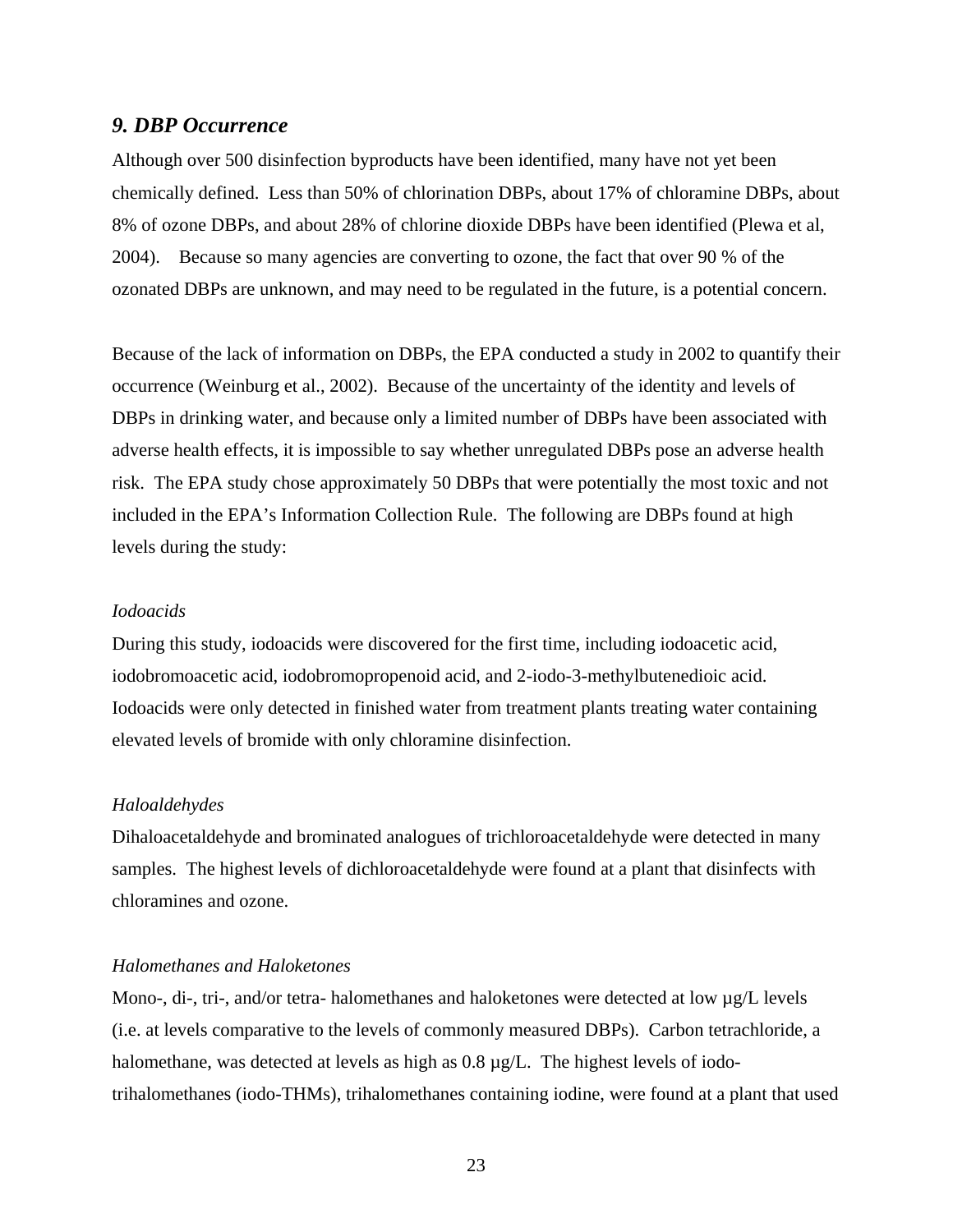chloramines without pre-chlorination. Levels of individual iodo-THMs ranged from 0.2 to 15  $\mu$ g/L. The highest brominated nitromethane concentration was 3  $\mu$ g/L.

#### *Halogenated furanones*

3-Chloro-4-(dichloromethyl)-5-hydroxy-2(5H)-furanone (MX) was widely observed during the occurrence study at levels much higher than previously reported. Prior to the study, MX concentrations had not been observed above 90 ng/L. However, in this study MX levels were often significantly greater than 100 ng/L. The highest concentration (310 ng/L) was observed at a treatment plant disinfecting high TOC water with chlorine dioxide, chlorine, and chloramines.

Brominated MX (BMX) was also widely observed during the study. The highest concentrations of BMX-1 and BEMX-3 (both brominated forms of MX) were 170 ng/L and 200 ng/L, respectively. As with MX, these peak concentrations were observed at a treatment plant disinfecting high TOC water with chlorine dioxide, chlorine, and chloramines. This study found MX concentrations that were much higher than had previously been reported. These results also indicate that chlorine dioxide disinfection does not destroy MX precursors. It was concluded that MX and BMX formation was highest at plants treating source water high in TOC and bromide, respectively.

#### *Halonitromethanes*

Concentrations of individual species of halonitromethanes ranged from 0.1 to 3 ug/L. In some cases, pre-ozonation increased the formation of brominated halonitromethanes.

## *Brominated Acids*

Many brominated acids were identified at plants treating source waters with elevated levels of bromide. Several were newly discovered, including brominated propanoic, propenoic, butanoic, butenoic, oxopentanoic, heptanoic, nonanoic, and butenedioic acids.

#### *Implications*

One conclusion is that "this study revealed that some of our previous understanding of the formation and control of DBPs with alternative disinfectants was not complete" (Weinburg,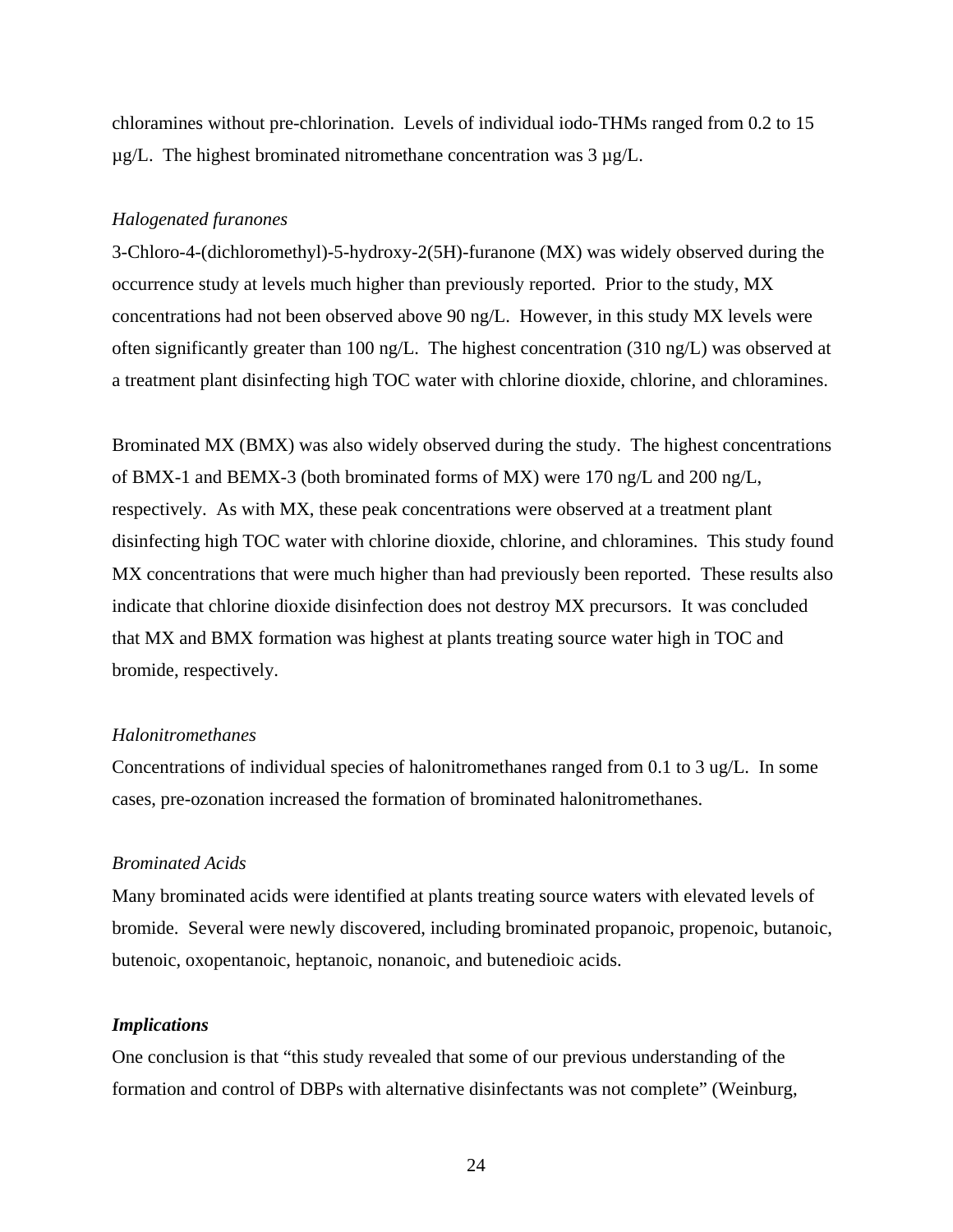2002). It had previously been assumed, based on THM data, that alternative disinfectants control other potentially harmful DBPs. The discovery of DBPs, such as dihalogenated DBPs and iodo-THMs, at plants treating with chloramines led to the realization that control of the four regulated THMs does not necessarily guarantee control of other halogenated DBPs. In addition, alternative disinfection (such as chloramines and ozonation, technologies that utilities have shifted to in order to reduce formation of regulated brominated DBPs) can apparently increase the concentration of some DBPs (such as iodo-THMs and dihaloacetaldehydes) when compared to chlorination. So, although alternative disinfectants control regulated THMs, they may not necessarily control all DBPs of concern. This underscores the importance of maintaining good source water quality to minimize known and unknown DBP formation, consistent with a multibarrier approach.

## *10. DBP Health Risks*

In 1976, the discovery that chloroform is an animal carcinogen raised questions about the risk trade-off of drinking water disinfection. Because disinfection byproducts may have carcinogenic, mutagenic, or reproductive effects, there are concerns about the public health risk of DBPs in drinking water. By 1991, the USEPA had classified brominated THMs as probable or possible human carcinogens. At that point, it was already believed that brominated THMs, such as bromodichloromethane and bromate, pose a greater health risk than chlorinated THMs (WRCB, 1991). Although the health risks associated with DBPs have been researched since 1976, some uncertainty in the health effects and risk of exposure to low levels of DBPs still remains; therefore research is still ongoing.

### **Cancer Risk**

Toxicological studies have shown several DBPs (bromodichloromethane, bromoform, chloroform, dichloroacetic acid, and bromate) to be carcinogenic in laboratory animals. Many of the studies were conducted at high concentrations, but the USEPA believes they provide sufficient evidence that DBPs pose a potential health risk.

Human epidemiology studies have been conducted to determine the association between chronic exposure to chlorinated drinking water and cancer. In 1994, when the Stage 1 D/DBP rule was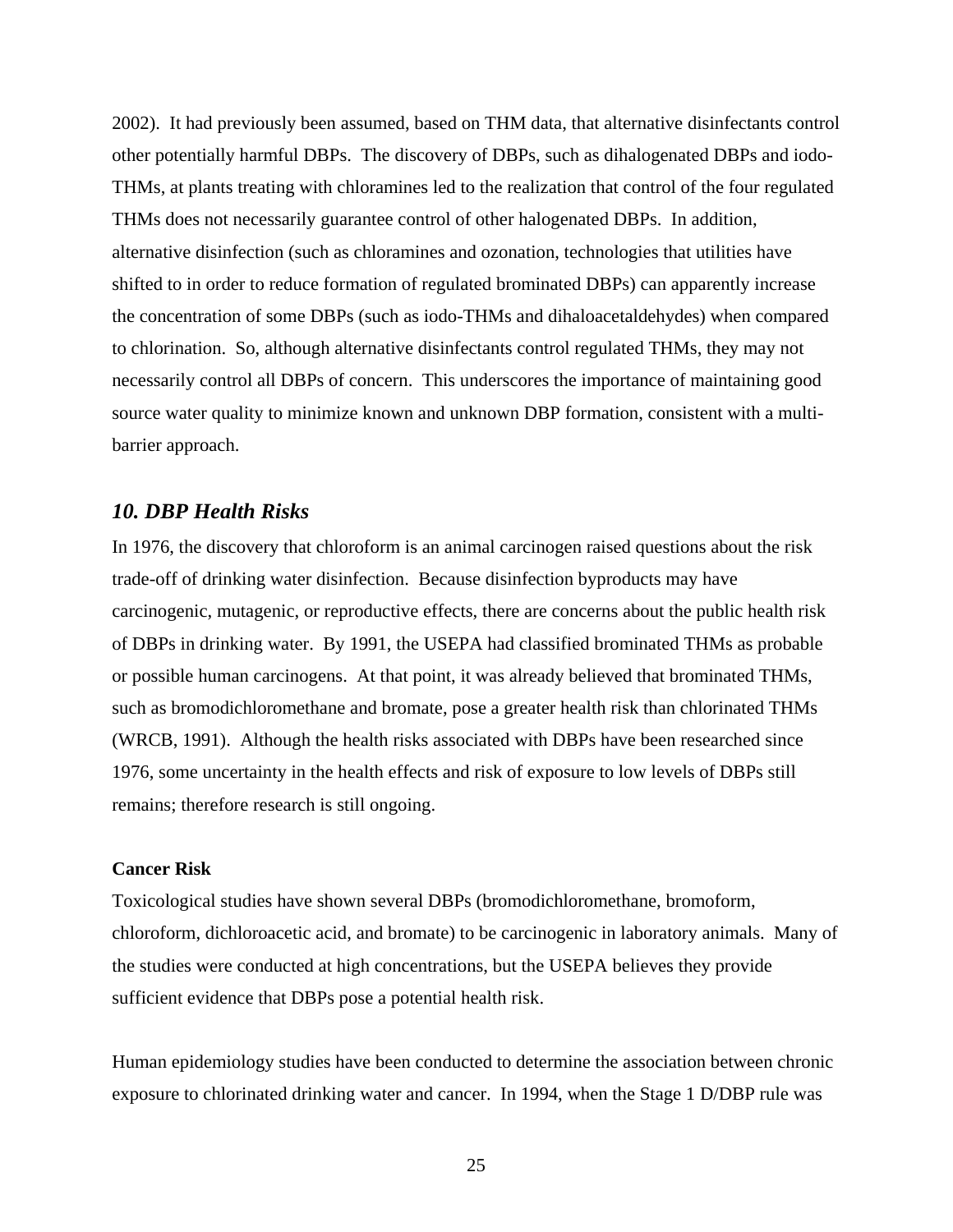proposed, the EPA could not conclude, based on the studies, that there is a link between chlorinated drinking water and cancer. But, a number of epidemiological studies (Shy, 1985; Cantor et al, 1985; 1987, 1990; McGeehin, 1993) have shown an association between bladder, rectal, and colon cancer and exposure to chlorinated surface water. Other studies have shown an association between TTHM exposure and bladder, colon, and rectum cancer (King and Marrett, 1996; Doyle et al, 1997).

At the time the Stage 1 D/DBPR was proposed, members of the Reg-Neg negotiating committee disagreed as to whether or not the toxicological studies provided sufficient evidence that exposure to DBPs in drinking water results in an increase risk of cancer. Therefore, the USEPA agreed to review additional research and conducted two expert panel workshops (USEPA, 1997).

The July 1994 Workshop concluded that many of the epidemiological studies had methodological problems or systematic biases that limited the interpretation of the results and recommended further research. The October 1995 Workshop panel concluded that bladder and colorectal epidemiological studies have shown an increased risk of cancer due to consumption of chlorinated surface water and recommended further research.

The USEPA recognizes the data deficiencies of health effects from DBPs, but believes the weight of evidence supports a potential health concern and warrants regulation of DBPs. A major component in assessing risk for a contaminant is the number of people exposed. In the case of DBPs, over 200 million people are exposed to disinfected drinking water. In 1992, a controversial meta-analysis (Morris et al, 1992) estimated that 10,000 cancer cases each year could be attributed to consumption of chlorinated drinking water and disinfection byproducts.

Between the Stage 1 D/DBPR and the proposed Stage 2 D/DBPR, new information on health effects of DBPs became available. Health studies were published that continued to support the association between DBPs and bladder, colon, and rectal cancers. In addition to cancer effects, recent studies (discussed below) report associations between chlorinated drinking water and several reproductive and developmental problems such as spontaneous abortion, stillbirth, neural tube defects, pre-term delivery, intrauterine growth retardation, and low birth weight.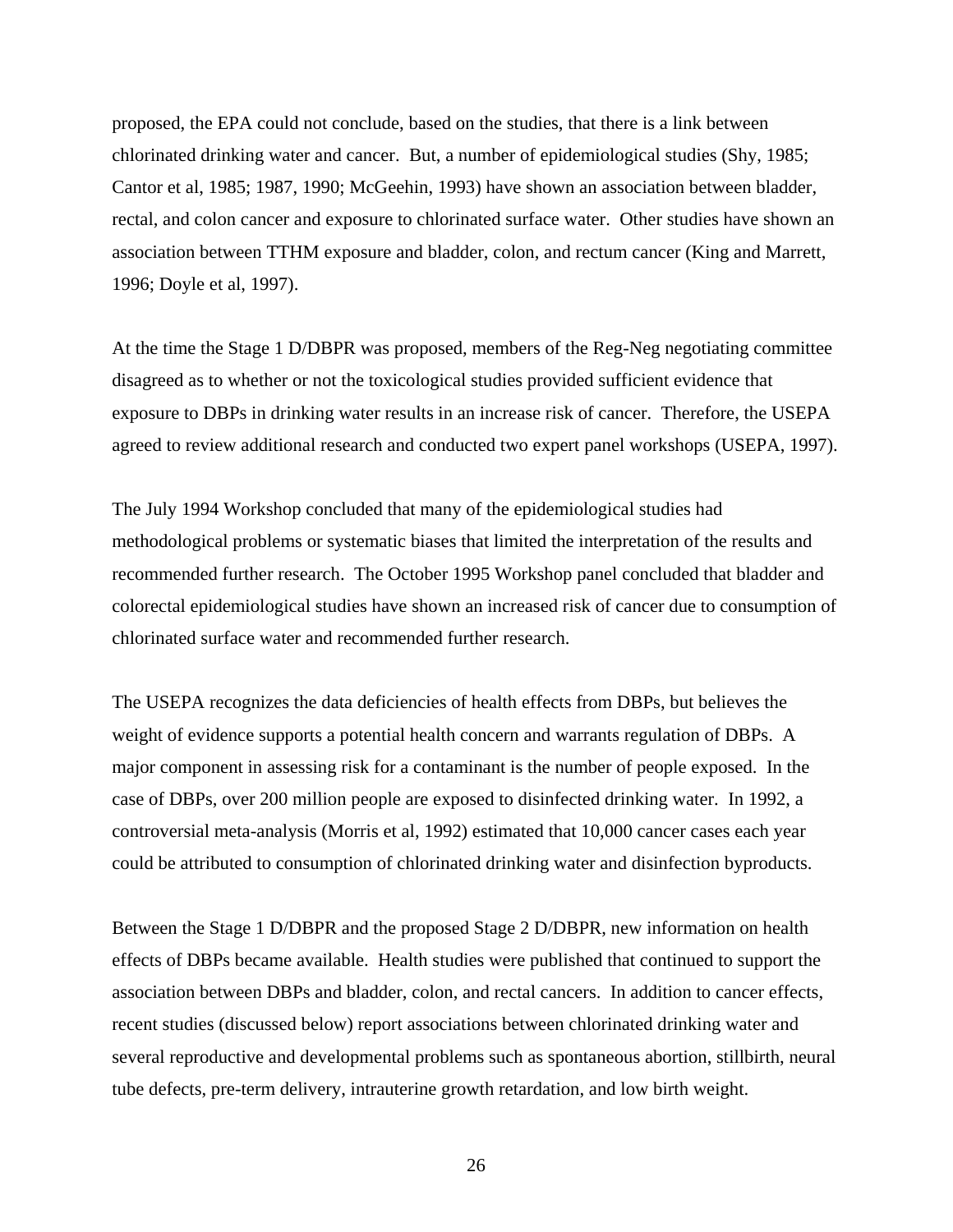#### **Pregnancy Risk**

During a 1980-1981 epidemiological study by the Department of Health Services in Santa Clara County (Deane et al, 1989), it was observed that pregnant women who drank tap water had a higher frequency of spontaneous abortion than women who drank bottled water. This study led to additional studies investigating the association between acute exposure to disinfection byproducts and birth outcomes. As a result of the differences in design and methodology between the studies, the findings of the various studies have been inconsistent. In addition, epidemiology studies have raised questions about the toxicity of byproduct mixtures compared with the toxicity of individual byproducts.

In 1998, a study (Waller et al, 1998) showed a two to three fold increased risk of spontaneous abortion among pregnant women drinking  $\geq 5$  glasses of tap water with high concentrations ( $\geq 75$ ) ug/L) of THMs. Of the four individual trihalomethanes tested, spontaneous abortion was only associated with high bromodichloromethane concentrations ( $\geq$ 18 ug/L). An earlier study (Savitz et al, 1995) had found a smaller (20%) increase in spontaneous abortion in relation to trihalomethane consumption. A third study (Kanitz et al, 1996) found possible association between consumption of drinking water disinfected with chlorine dioxide and/or sodium hypochlorite and somatic parameters (i.e. birthweight, body length, cranial circumference, and neonatal jaundice). Although most of the studies focus on TTHMs, between 1995 and 1997, several studies showed the potential for different HAAs (including dichloroacetic acid and brominated HAAs) to cause developmental and reproductive effects.

At the time the Stage 1 D/DBPR was proposed, the USEPA could not conclude, based on available studies, that there is an association between DBP exposure and reproductive and developmental effects. But, in 1997, a review panel concluded that the results of several studies showed a small to moderate risk of adverse reproductive or developmental effects associated with consumption of disinfected water. Note that, unlike chlorination, no epidemiological studies have been conducted to suggest that ozonation carries a cancer risk in humans.

In 1998, a USEPA expert panel reviewed toxicological and epidemiological studies of reproductive and developmental effects associated with DBPs. Prior to 1998, the USEPA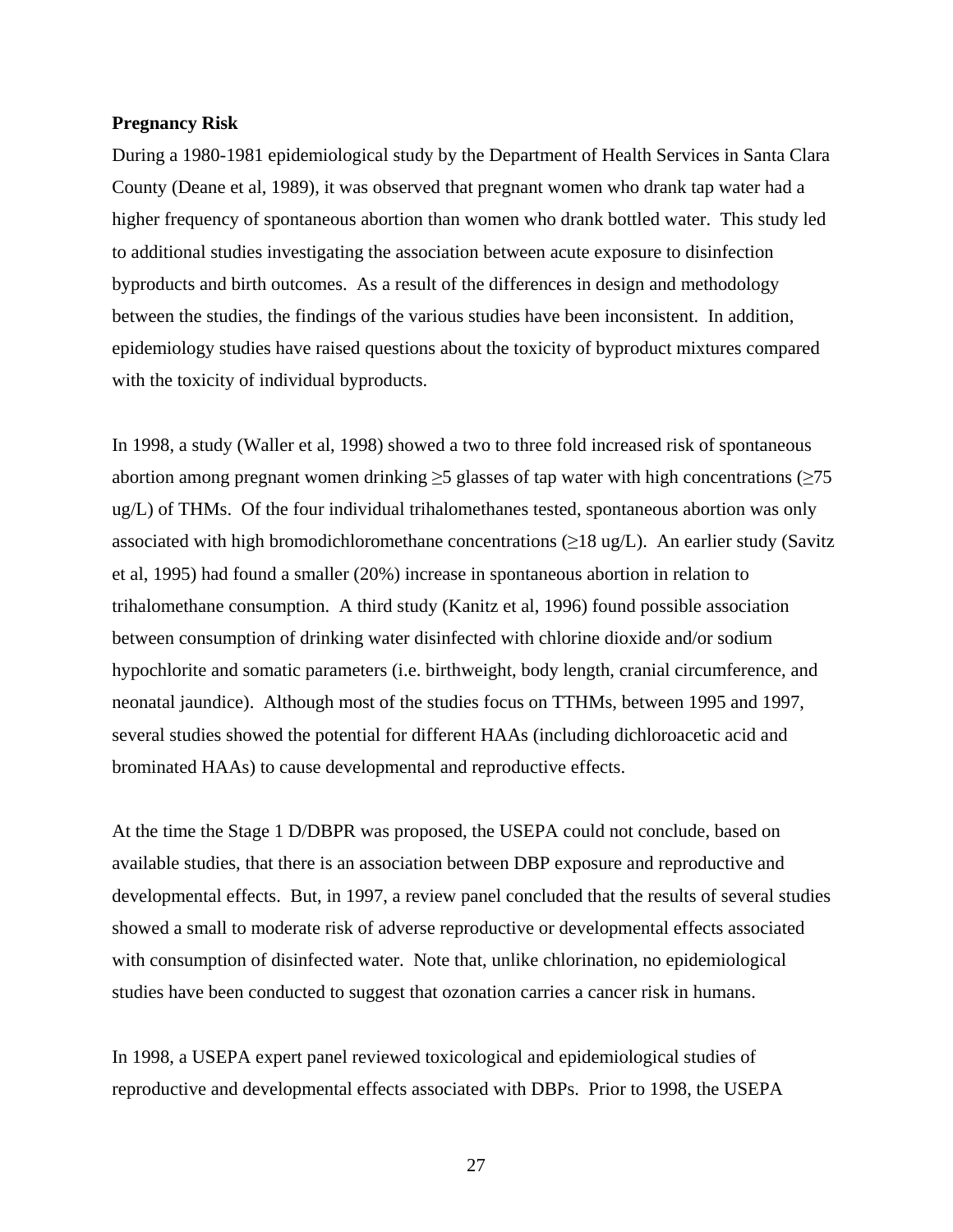focused on the carcinogenetic properties of DBPs. The expert panel recommended further studies to determine reproductive and developmental effects of DBPs (Zavaleta et al, 1999).

After the Stage 1 D/DBPR rule was promulgated, a study (Hwang et al, 2002) found that chlorinated byproducts were associated with birth, cardiac, respiratory, and urinary tract defects. In 2003, another study (Windham et al, 2003) suggested that THM exposure might affect ovarian function. Because this is the first study investigating menstrual cycle variations, further research is needed to confirm the relationship.

By 2003, when the Stage 2 D/DBPR was proposed, the EPA had concluded, based on the epidemiological studies, that DBPs pose a potential developmental and reproductive health hazard. However, the data was not yet suitable for a quantitative risk assessment.

### **Health Risk of Brominated DBPs**

In the past, human health studies have focused on the health risks of consumption of chlorinated drinking water or the risk of exposure to TTHMs, some animal toxicology studies have focused specifically on brominated DBPs. However, brominated DBPs comprise a major portion of the byproducts not tested for adverse health effects. Studies on bromodichloromethane, bromoform, and to a lesser extent dibromochloromethane have shown evidence of carcinogenicity in rats and mice. Dibromochloromethane increases liver tumors, bromodichloromethane increases colon, kidney, large intestine, and liver tumors, bromoform increases colon and intestinal tumors, and bromate increases kidney and other tumors (Zavaleta et al, 1999).

Reproductive studies have shown bromodichloromethane, bromoacetic acid, dibromoacetic acid, and bromate to be associated with impairments to sperm mobility, morphology, and maturation in laboratory animals. Other studies have shown bromodichloromethane and bromoform to be associated with miscarriage in rats. Offspring of pregnant rats exposed to brominated acetic acids exhibit heart defects. In addition, bromodichloromethane exposure has also been associated with early-term miscarriage in one human epidemiology study (Zaveleta et al, 1999).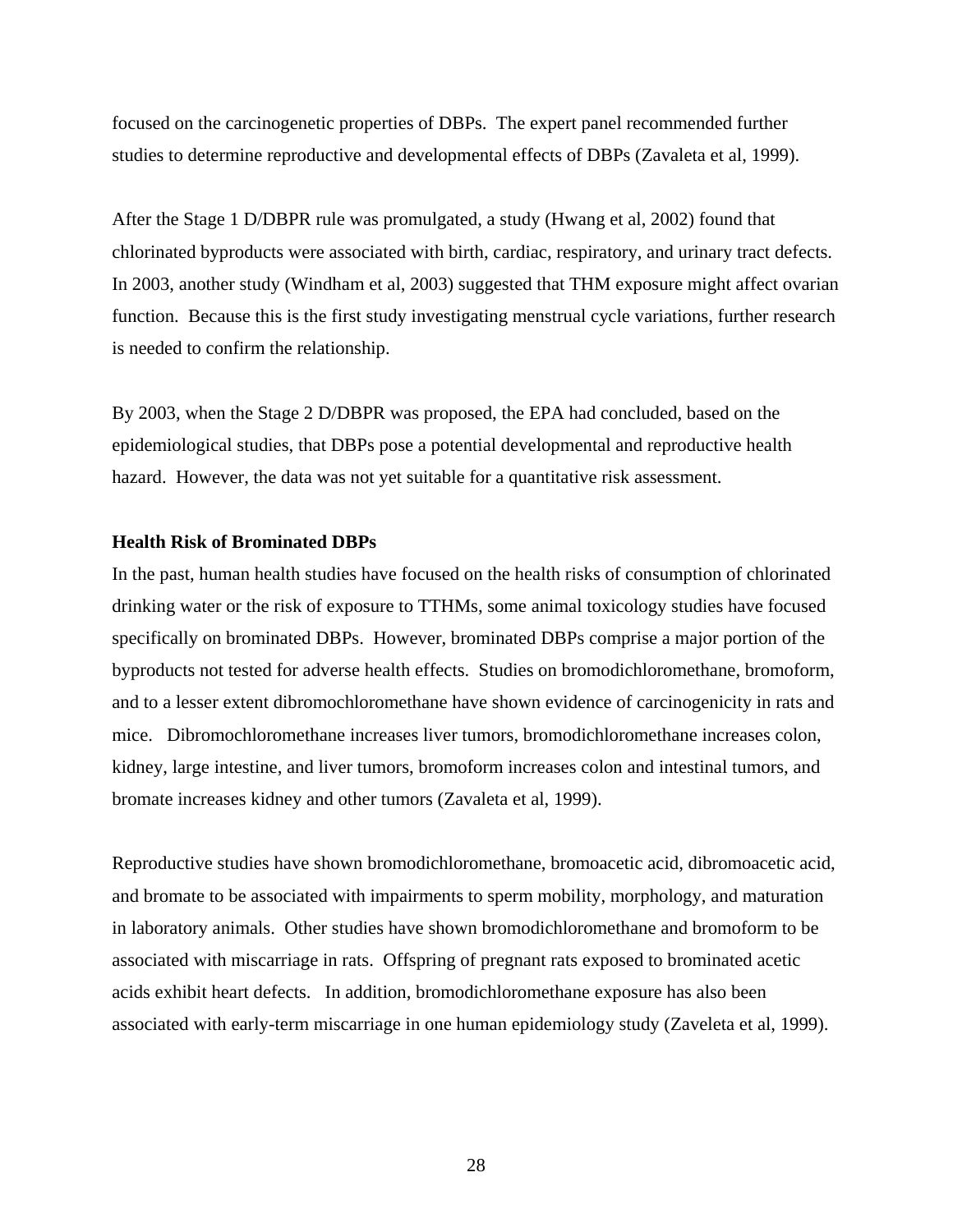There remains uncertainty about the conduct of the toxicological studies and the mode of administration of the chemicals. Rodents are administered disinfection byproducts in corn oil, instead of in drinking water, and it has not been demonstrated that this means of administration does not, in itself, cause tumors. Because of these uncertainties, the U.S. Environmental Protection Agency and the National Toxicology Program are currently evaluating the carcinogenicity of bromodichloromethane administered to animals via drinking water. In addition, further study is underway to confirm the carcinogenicity of bromate (Zavaleta et al, 1999).

#### **Recently Discovered DBPs**

Many water utilities are switching to chloramines instead of chlorine as a disinfectant, because they can substantially reduce levels of chlorinated disinfection byproducts. Epidemiological studies have shown that people who drink chlorinated water have a higher risk of cancer than those who drink chloraminated water (Renner, 2004). But, recent studies have revealed that alternative disinfectants can form highly toxic DBPs.

In 1988 MX (3-Chloro-4-(dichloromethyl)-5-hydroxy-2(5H)-furanone) had been determined to be the most mutagenic DBP, as well as being carcinogenic to laboratory animals. MX comprises 20-50% of the mutagens in chlorinated water. Brominated MX is of special concern, because brominated DBPs have been shown to be significantly more mutagenic than their chlorinated analogues (Weinburg et al, 2002). By 2002, brominated nitromethanes were shown to be more than an order of magnitude more genotoxic than MX and also more genotoxic than MX. As of 2004, iodoacetic acid is the most cytotoxic and mutagenic DBP known. Iodoacetic acid is 93 times more cytotoxic and 28 times more mutagenic than MX (Renner, 2004).

The 2002 EPA DBP occurrence study (Weinburg et al, 2002) revealed that DBPs containing iodide (iodinated DBPs) were being formed in drinking water at concentrations around 10 ug/L (Renner, 2004). Iodinated DBPs are formed when water with high bromide and iodide concentrations are disinfected with chloramines. The EPA survey led to another study (Plewa et al, 2004), which showed that iodinated DBPs are significantly more cytotoxic and genotoxic than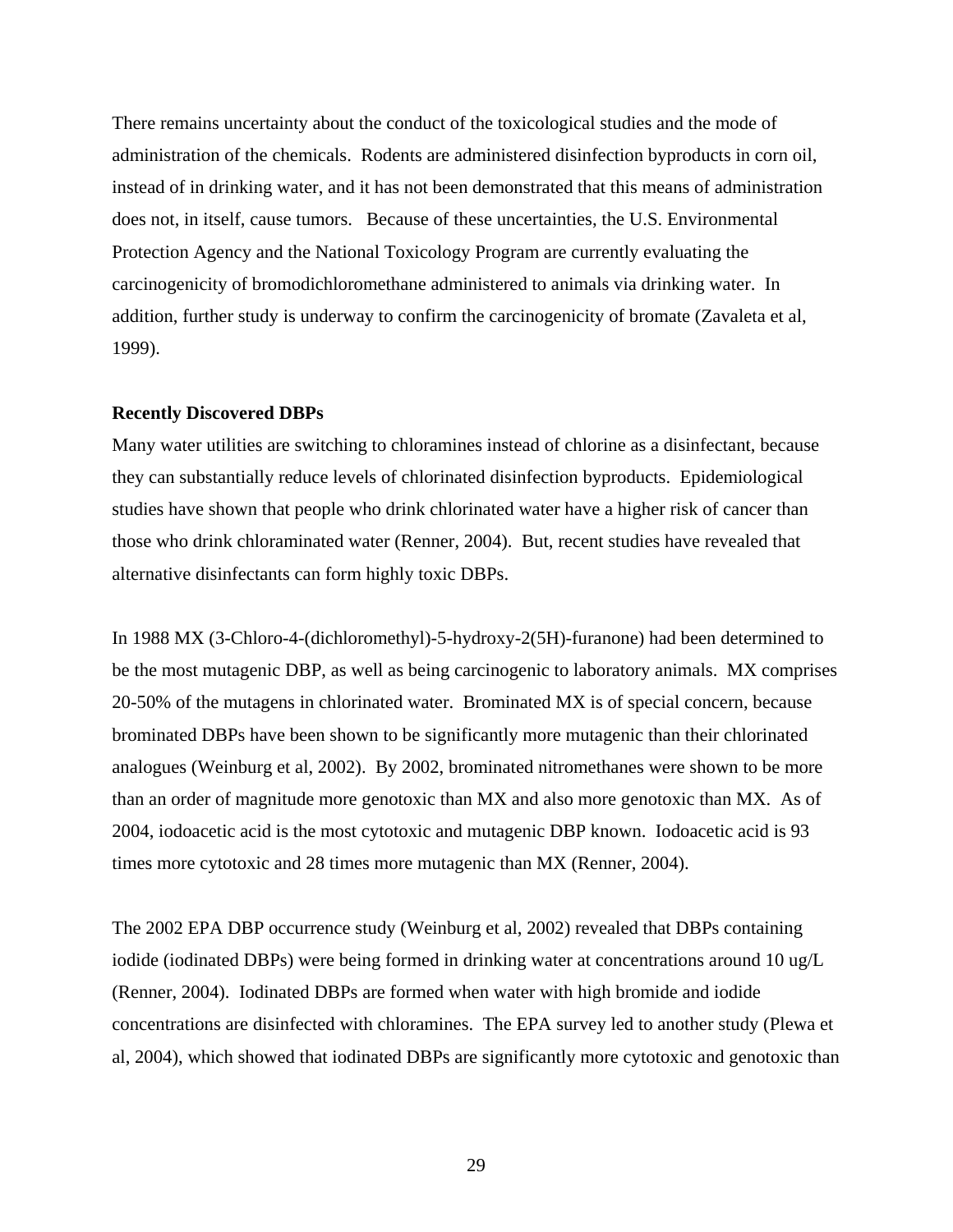their chlorinated analogs. The authors noted that their results were from treatment plants using chloramines only.

The Stage 2 D/DBPR will likely encourage many treatment plants to switch to chloramines. But, many plants will use chloramines for secondary disinfection only. Research is currently being conducted to determine the levels at which iodinated DBPs occur and to access their health risk. While stakeholder meetings are scheduled to be held on January 18, 2005 to gauge the significance of the birth defect data and how to handle "significant excursions" in the distribution system, the EPA does not currently plan on delaying finalizing the Stage 2 D/DBPR based on these studies (Renner, 2004). However there is no sign that USEPA will soften preamble language that cites birth defect health risks.

The greatest implication of recent health risk research to utilities treating high bromide water is that switching to alternative disinfectants to reduce regulated DBP concentrations may promote formation of DBPs that pose a greater health risk.

## *11. Future Research Needs*

## **DBP Health Risk Research Needs**

In 1995, a workshop was held to discuss the emerging health effects data (Zavaleta et al, 1999). Major conclusions from the workshop include:

- Efforts to reduce the risk posed by DBPs should not compromise the microbial quality of the water
- Although the risks from DBPs appear low, they are still important because of the large number of people potentially exposed (>200 million)
- Additional byproducts need to be identified, because only about half of the halogenated compounds in chlorinated drinking water have been identified
- It is critical for future research to focus on byproducts that pose the greatest health concerns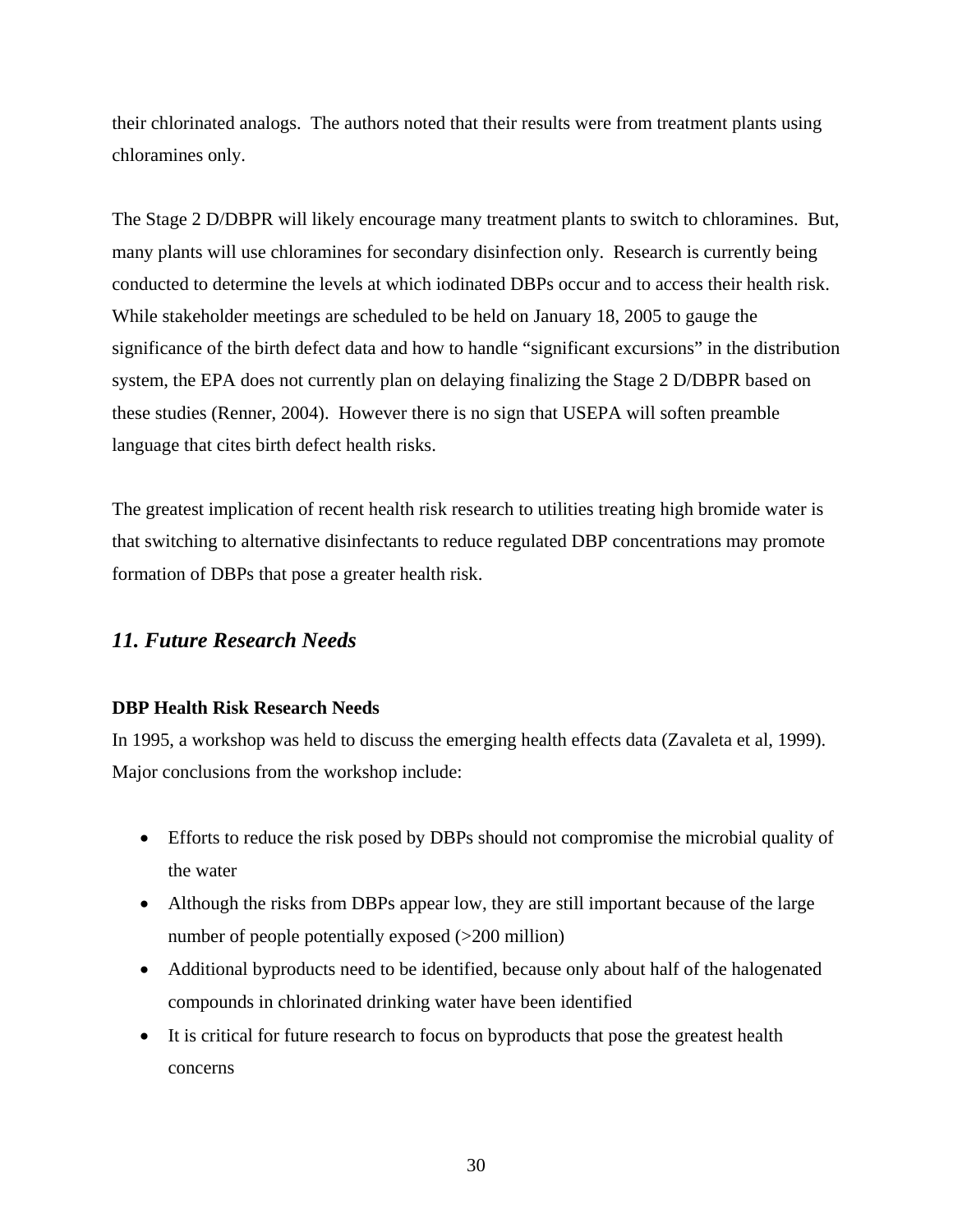• Studies on interactions and mixtures of DBPs should focus on byproducts for which the mode of action has been established

In 2001 McGuire Environmental Consultants, Inc. (MEC) led a three-day workshop in Vail, Colorado with over 40 drinking water experts. The purpose of this workshop was to characterize the current state of understanding regarding various DBP related topics and to define areas of DBP research where there was an incomplete scientific basis for regulatory and other decision making processes (MEC, 2001). Regarding health effects of DBPs the following was found:

- Mixed opinions were found regarding both the sufficiency and quality of information on microbial occurrence, reproductive, and developmental health effects from DBPs and the risks associated with microbial exposure levels.
- In general, consensus was found regarding the sufficiency of information to support carcinogenic health consequences associated with DBP exposure.
- In the area of unresolved issues related to chlorination byproducts, the group identified a need for improved method for exposure assessment as well as a number of assessments of reproductive and developmental consequences and evaluations of risk based on genetic factors and exposure routes.
- Toxicological studies on the biological plausibility for bladder and colon cancer are high priority. Projects to develop a process for identifying potentially important uncharacterized DBPs are also high priority.
- Additional and confirmatory toxicological and epidemiological research on the reproductive and developmental effects associated with DBP exposure, including mixture effects.
- Chemistry, occurrence, and fate of emerging DBPs that could represent important health consequences.

## **Formation and Occurrence Research Needs**

As part of the 2001 three-day workshop led by MEC a characterization and assessment was made regarding the state of current research and future research needs regarding various DBP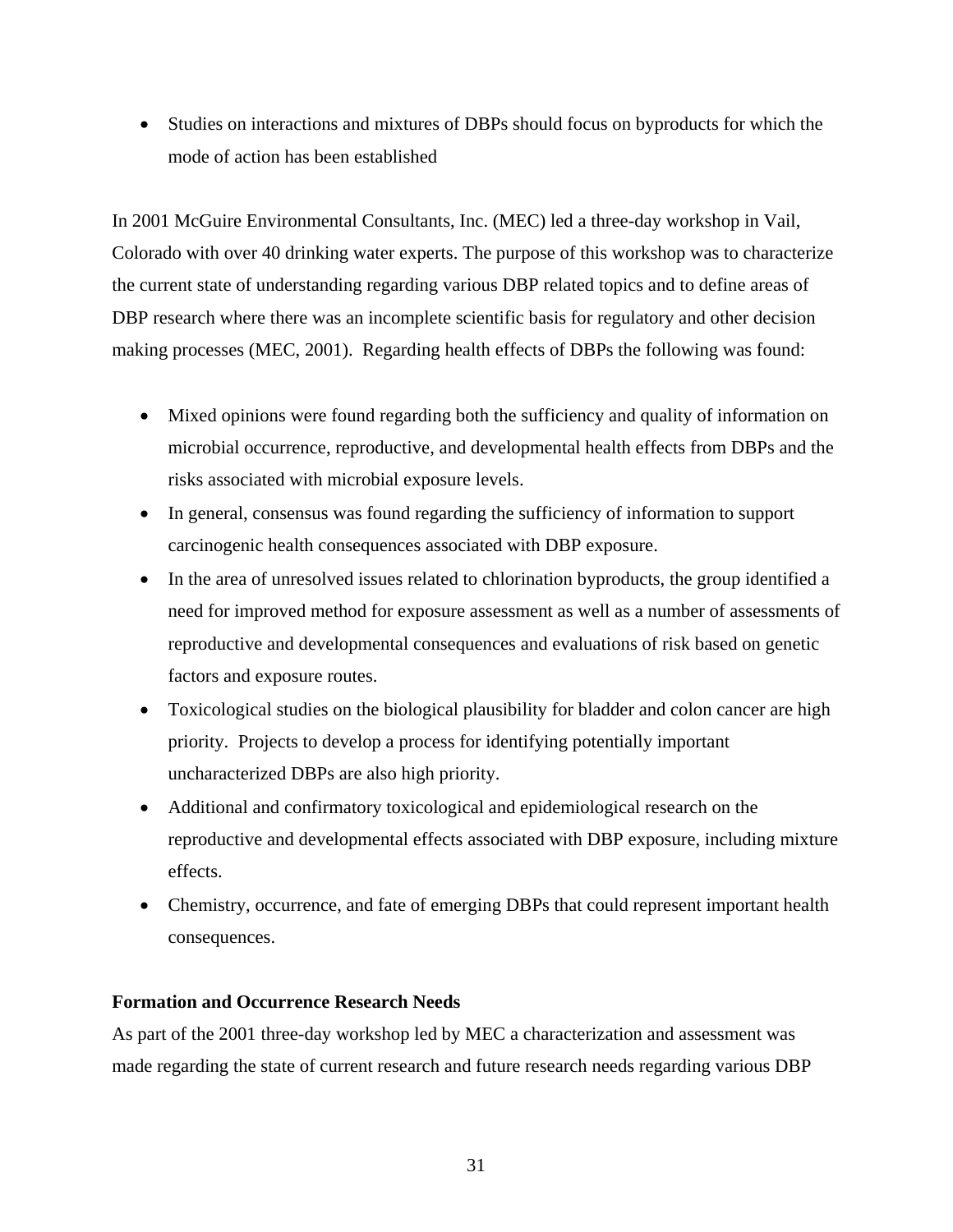related topics and to define areas of DBP research where there was an incomplete scientific basis for regulatory and other decision making processes (MEC, 2001).

Overall there was a consensus of opinion that there was sufficient information available and it was of good quality regarding the information resources available on DBP occurrence and treatment and cost information available for both DBPs and microbial parameters. The notable exceptions were in the following areas:

- DBP occurrence patterns for small systems, whether surface of groundwater;
- Microbial control via inactivation by such key technologies as UV and chlorine dioxide; and
- Predicted formation of bromate by ozone with the available modeling tools.

Some of the high priority research needs for future regulatory negotiation efforts identified by the workshop interviewees included:

- Better understanding of short-term variability of DBP occurrence in distribution systems;
- Small system DBP occurrence levels and patterns;
- Modeling robustness for DBP formation and control at the individual system level to improve national assessments of technology selection forecasts;
- Improved and/or new algorithms for DBP species, bromate, and other DBP compounds of interest under future regulatory development efforts;
- In the area of DBP Occurrence and Control, problems arising from systems moving to chloramination.
- The occurrence and formation of organic nitrogen DBPs and the kinetics of DBP formation during chloramination.
- Engineering of chloramination practices to minimize DBP formation, including the formation of organic nitrogen DBPs and other newly discovered DBPs, and extending to source water management for DBP control.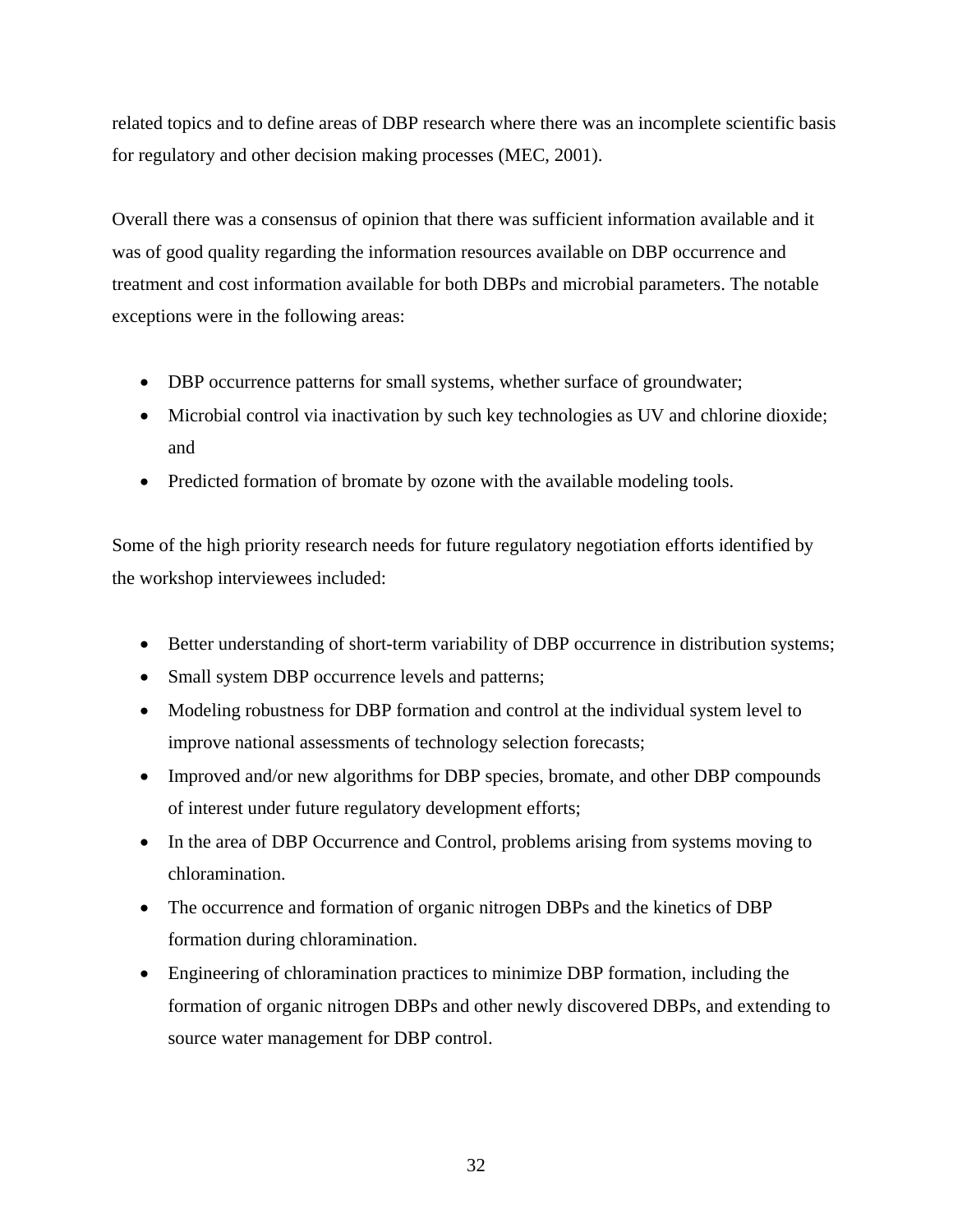• The fate of contaminants, effects of distribution system materials on water quality, characterizing distribution system intrusion events, the stability of DBPs in distribution systems, and modeling of the distribution system for water quality and biostability.

In addition, interviewees all identified distribution system issues as important and critical to future regulatory development, but believed that the state of the science is still too immature to meaningfully move forward in the near term on drinking water standards.

## *13. Conclusions*

The following conclusions need to be taken into account when reviewing municipal and industrial objectives for the Bay-Delta system and the need for new drinking water protection objectives

**DBPs are a far larger issue today than they were in 1991.** The Stage 2D/DBPR will require compliance at individual sample locations as opposed to system-wide averaging. This increased emphasis on individual sample locations is the result of increasing concern over potential reproductive risks associated with exposure to brominated DBPs. Much of this concern has arisen since 1991. USEPA is scheduled to hold stakeholder talks to weigh the value of further regulation of DBPs (e.g. to define the meaning of "significant excursion" in the draft rule) due to reproductive risk in January 2005. EPA staff has indicated that their goal for the Stage 2 D/DBPR promulgation is the summer of 2005. High quality source water is even more important than it was in 1991.

**The weight of evidence of health effects continues to build.** Cancer and toxicological studies are continuing to add to the findings of previous studies. The pivotal issue is associated with the nature and extent of the reproductive risk posed by brominated DBPs (such as can be formed treating Delta water containing bromide from seawater intrusion). In addition, recent research has been focusing on identifying new DBPs and determining their cancer and developmental risk. Of particular interest are disinfection by-products associated with alternative disinfectants such as chloramines, ozonation, and chlorine dioxide as many utilities are shifting to these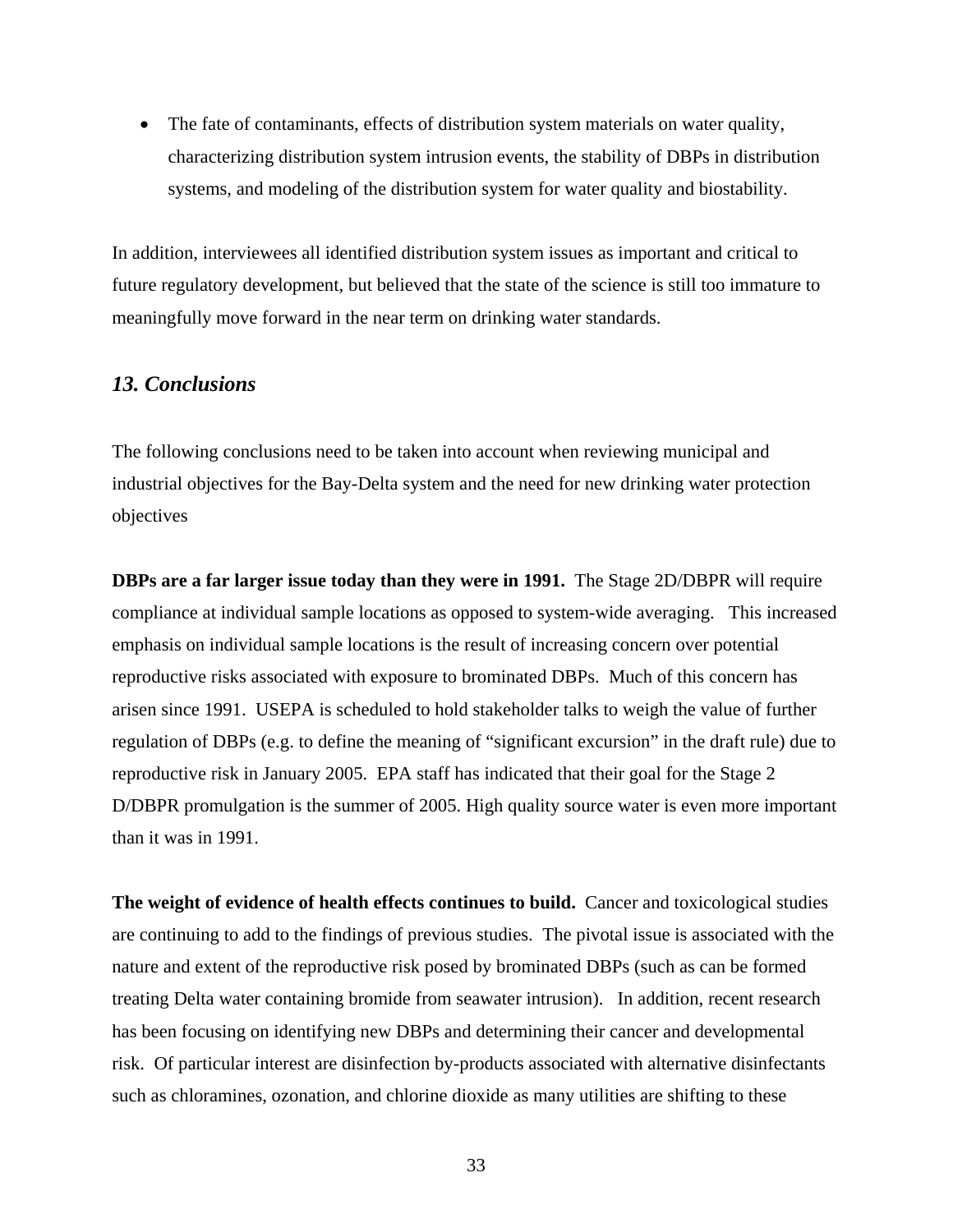technologies to minimize regulated DBPs in their treated water. While there is considerable debate about the specific health effects of human exposure to various DBPs, water utilities generally pursue cost-effective operational and treatment strategies to minimize DBP formation. In my opinion, the troubling studies regarding brominated DBP health effects makes it more likely that such DBPs will be further regulated in the future. This again points to the need for improved source water quality from the Delta.

**Compliance with DBP regulations is likely to become more difficult and expensive for utilities treating Delta water.** Stage 2 "locational running annual averages" will likely require greater removal of TOC and/or bromide to ensure **all** locations in the water distribution system comply. These standards are slated for promulgation in Summer 2005. Broad scale use of alternative disinfectants will occur. Short of controlling DBP precursors in the source water, utilities will be increasingly constrained in their treatment and operational flexibility as they simultaneously seek to ensure compliance with the DBP regulations. Wide swings in water quality make process selection and compliance even more difficult. In the absence of source control of TOC and bromide, treatment plants will be forced to retrofit with precursor removal technologies as DBP regulations grow more stringent.

**Controlling DBP precursor (TOC and bromide) in Delta source water must be one of the barriers of a multi-barrier approach to assist utility compliance with the DBP regulations.** 

Utilities will not be able to rely on water treatment technologies alone for several reasons:

- 1. These alternative compliance technologies have environmental and public health tradeoffs of their own
- 2. Regulations are likely to become more stringent in the future, and
- 3. The cost of these technologies generally rise as the source water quality degrades, and
- 4. The effectiveness of treatment technologies in providing uniform quality and compliance is a function of source water quality. Large variations in quality risk noncompliance.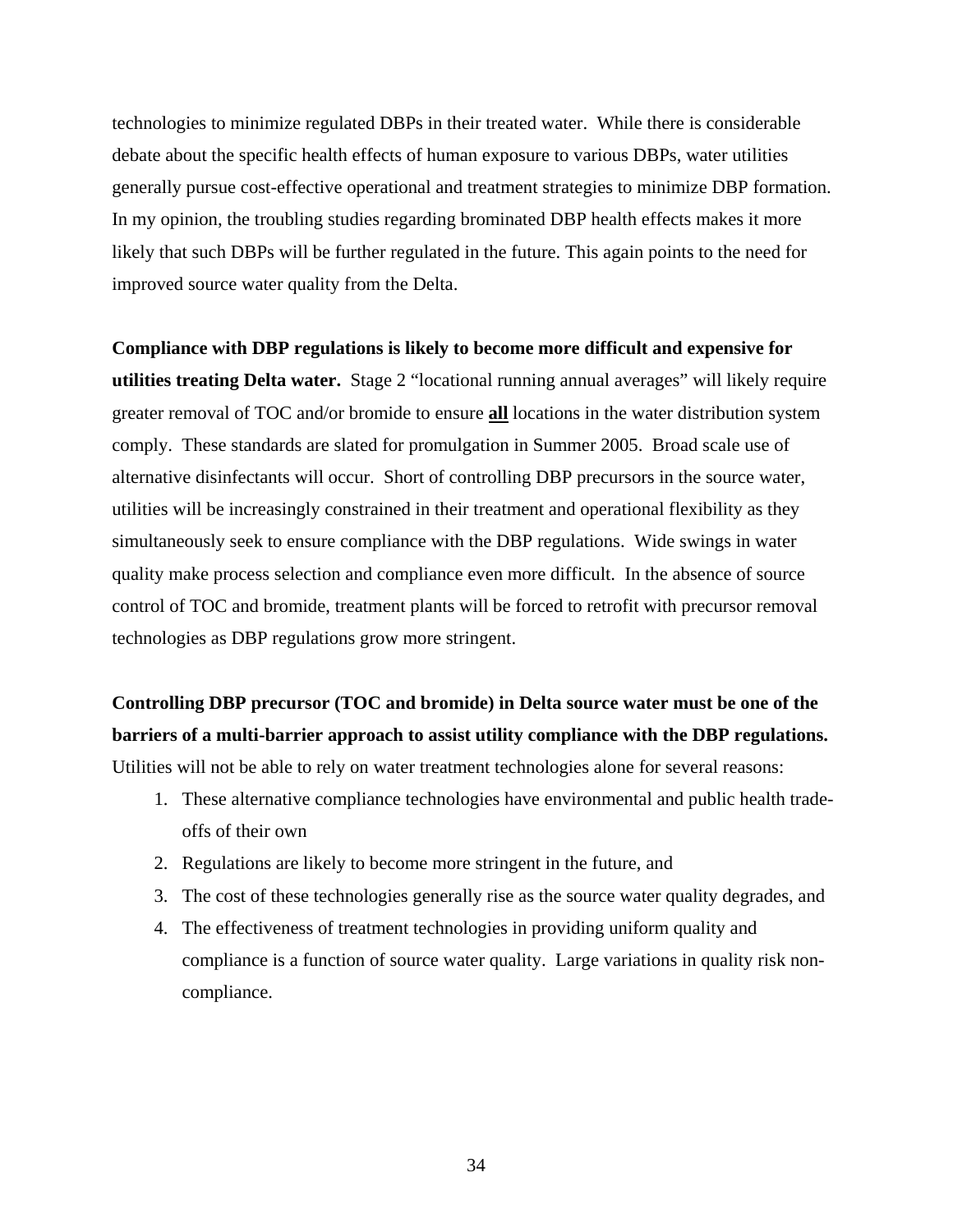Given what is known about health effects, treatment complexity, and the regulatory calendar, establishing 3.0 mg/L TOC and 50 µg/L bromide as narrative goals strikes a sensible balance between drinking water quality needs and water quantity realities.

Ed Ma

Edward G. Means III Sr. Vice President McGuire Environmental Consultants, Inc.

## **References:**

Aizawa, T. et al. 1989. Effect of Bromide on Ions on Trihalomethane Formation in Water. Aqua. 38:165-175.

Amy, G., R. Bull, K. Kerri, S. Regli, and P. Singer. 1998. Bay-Delta Drinking Water Quality: Bromide Ion (Br-) and Formation of Brominated Disinfection By-Products (DBPs). Prepared for: CALFED Bay-Delta Program.

Bove, F.J., M.C. Fulcomer, J.B. Klotz, J. Esmart, E.M. Dufficy, and J.E. Savrin. Public Drinking Water Contamination and Birth Outcomes. American Journal of Epidemiology 141(9): 850-8622.

CALFED Bay-Delta Program. 1998. Water Quality Program. Bromide Expert Panal. Meeting Package Addendum.

CALFED Bay-Delta Program. 2000 Record of Decision. August 28.

CALFED Bay-Delta Program. 2002. What Does "An Equivalent Level of Public Health Protection" Mean to You? Drinking Water Subcommittee.

Cantor, K.P., R. Hoover, P. Hartge, T.J. Mason, D.T Silverman, and L.I. Levin. 1985. Drinking Water Source and Bladder Cancer: A Case Control Study. Chapter 12. In Water ChlorinationL Chemistry, Environmental Impact, and Health Effects, Vol 5. Lewis Publishers, Chelsea, Michigan.

Cantor, K.P., R. Hoover, P. Hartge, T.J. Mason, D.T Silverman, R. Altman, D.F., D.F. Austin, M.A. Child, C.R. Key, L.D. Marrett, M.H. Myers, A.S. Narayana, L.I. Levin, J.W. Sullivan, G.M. Swanson, D.B. Thomas, and D.W. West. 1987. Bladder Cancer, Drinking Water Source, and Tap Water Consumption: A Case Control Study. J. NCI, 79:1269-1279.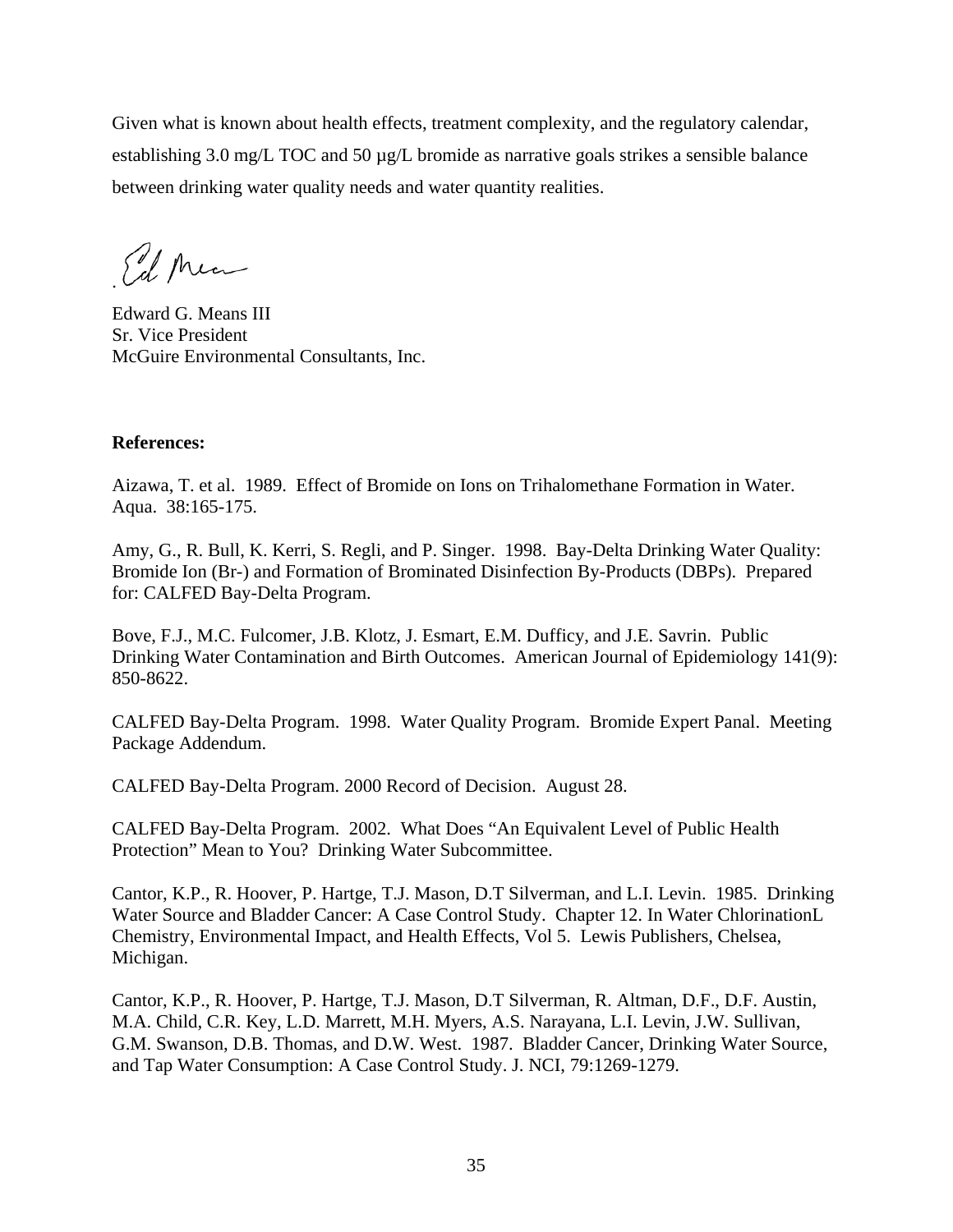Cantor, K.P., R. Hoover, P. Hartge, T.J. Mason, and D. Silverman. 1990. Bladder Cancer, Tap Water Consumption and Drinking Water Source. In Water Chlorination: Chemistry, Environmental Impacts and Health Effects, Vol 6. Lewis Publishers, Chelsea, Michigan.

Cowman, G.A., and Singer, P.C., (1996) Effect of bromide ion on haloacetic acid speciation resulting from chlorination and chloramination of aquatic humic substances, J. Environmental Science and Technology, 30 (1), 16-24.

Deane, M. S.H. Swan, J.A. Harris, D.M Epstein, and R.R. Neutra. 1989. Adverse pregnancy outcomes in relation to water contamination, Santa Clara County, California, 1980-81. American Journal of Epidemiology 129:894-904.

Department of Health and Human Services (DHHS). 1993. Agency for Toxic Substances and Disease Registry. Toxicological profile for chloroform. Pub. no. ATSDR/TP-92/07.

Doyle, T.J., W. Zheng, J.R. Cerhan, C.P. Hong, T.A. Sellers, L.H. Kushi, and A.R. Folson. 1997. The Association of Drinking Water Source and Chlorination By-products With Cancer Incidence Among Postmenopausal Women in Iowa: A Prospective Cohort Study. Am. J. Pub. Health 87:1168-1176.

Hatch, M., M. Bracken, L. Holmes, et al. 1993. A review of evidence on reproductive and developmental effects of disinfection byproducts in drinking water. A report prepared by a select panel for US Environmental Protection Agency and International Life Sciences Institute, Risk Science Institute, Washington DC.

Hwang, B., P. Magnus, and J.K. Jaakkola. 2002. Risk of Specific Birth Defects in Relation to Chlorination and the Amount of Natural Organic Matter in the Water Supply. A. J. Epidemiology 156:374-382.

Kanitz, S., Y. Patrone, M. Caltabellotta, E. Raffo, C. Riggi, D. Timitilli, and G. Ravera. 1996. Association Between Drinking Water Disinfection and Somatic Parameters at Birth. Environmental Health Perspectives, 104(5):516-520.

King. W.D. and L.D. Marrett. 1996. Case-Cpmtrp; Stidu pf Bladder Cancer and Chlorination By-products in Treated Water (Ontario, Canada). Can. Causes Cont., 7(6): 596-604.

MEC-McGuire Environmental Consultants, Inc. 2001. Assessment of Microbial and disinfection Byproduct Rese4arch Needs: Final Report. AwwaRF Project #2803.

McGeehin, M.A., J.S. Reif, J.C. Becher, and E.J. Mangione. 1993. Case-Control Study of Bladder Cancer and Water Disinfection Methods in Colorado. Am. J. Epidemiology 138:492- 501.

McGuire, M.J., N. Graziano. 2002. Trihalomethanes in U.S. Drinking Water-NORS to ICR. Information Collection Rule. Ch. 4, AwwaRF and AWWA U.S.A.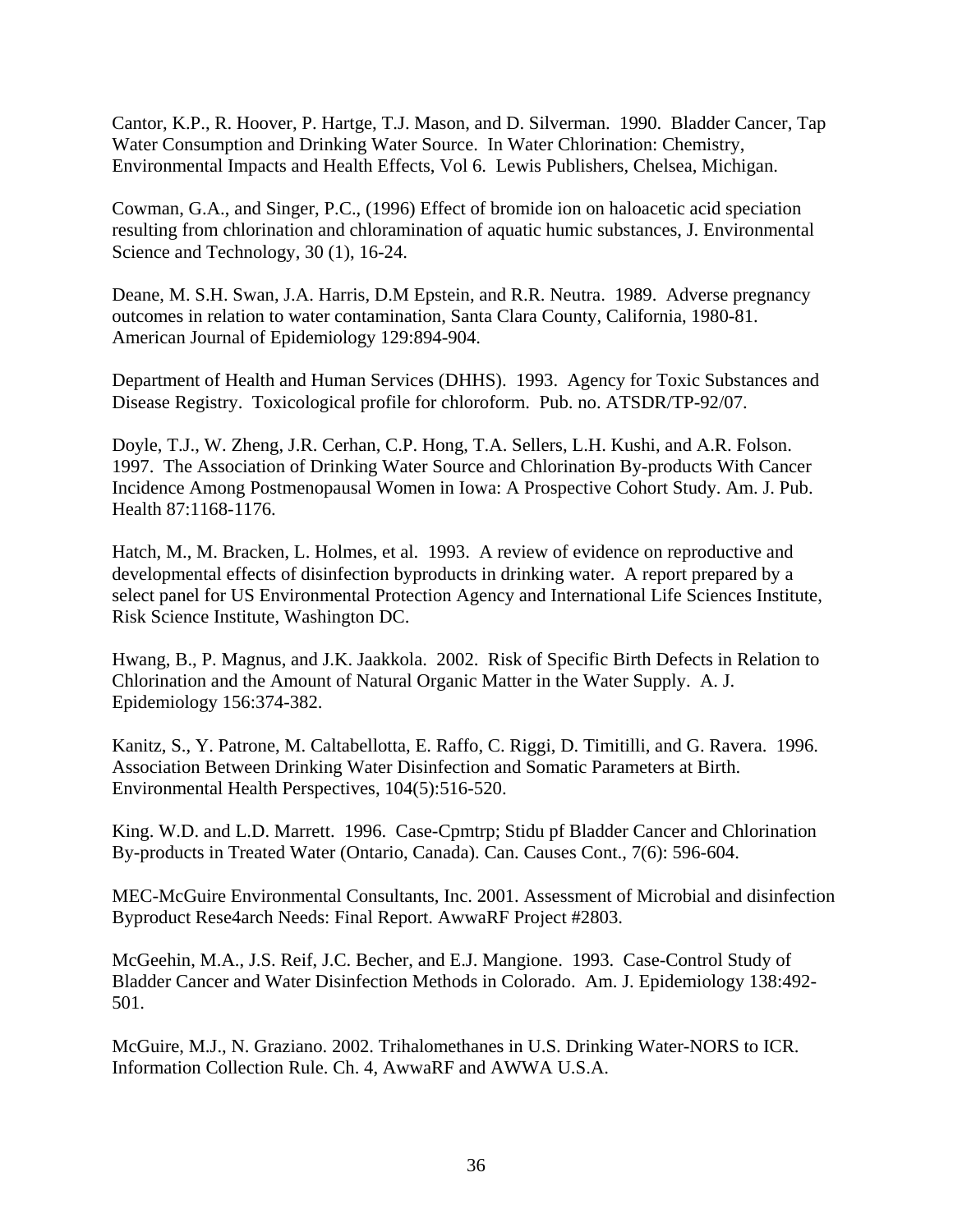Moll, D.M., S.W. Krasner. 2002 Bromate Occurance in Disinfected Water. Information Collection Rule. Ch. 9, AwwaRF and AWWA U.S.A.

Morris, R.D., A. Audit, I.O. Angelillo et al. 1992 Chlorination, Chlorination Byproducts and Cancer: A Meta Analysis. Am J. Pub Health 82:955.

Plewa, M.J., E.D. Wagner, S.D. Richardson, A.D. Thurston, Y. Woo, and A.B. McKague. 2004. Chemical and Biological Characterization of Newly Discovered Iodoacid Drinking Water Disinfection Byproducts. Environmental Science & Technology. 38(18): 4713-4722.

Owen, D.M., P.A. Daniel, and R.S. Summers. 1998. Bay-Delta Water Quality Evaluation Draft Final Report. California Urban Water Agencies.

Pourmoghaddas, H., A.A. Stevens, R.N. Kinman, R.C. Dressman, L.A. Moore, and J.C. Ireland. 1993. Effect of Bromide Ion on the Formation of HAAs During Chlorination. Jour. AWWA, 85(1):82-87.

Reif, J.S., M.C. Hatch, M. Bracker, L.B. Holmes, B.A. Schwetz, and P.C. Singer. 1996. Reproductive and Developmental Effects of Disinfection By-products in Drinking Water. Environmental Health Perspectives 104:1056.

Renner, R. 2004. More Chloramine Complications. Environmental Science & Technology. 38(18):342A-343A.

Savitz, D.D., K.W. Andrews, and L.M. Pastore. Drinking water and pregnancy outcome in central North Carolina: source, amount, and trihalomethane levels. Environmental Health Prospective 103:592-596.

Shy, C. 1985. Chemical Contamination of Water Supplies. Environmental Health Perspectives 62:399-406.

Siddiqui, M. and G. Amy. 1995. Strategies for Removing Bromate from Drinking Water. Prepared for: California Urban Water Agencies.

State Water Resources Control Board and California Environmental Protection Agency (SWRCB and EPA). 1995. Water Quality Control Plan for the San Francisco Bay/Sacramento-San Joaquin Delta Estuary.

State Water Resources Control Board and California Environmental Protection Agency. (SWRCB and EPA). 2004. Periodic Review of the Water Quality Control Plan for the San Francisco Bay/Sacramento-San Joaquin Delta Estuary.

USEPA. 1997. National Primary Drinking Water Regulations: Disinfectants and Disinfection Byproducts Notice of Data Availability.